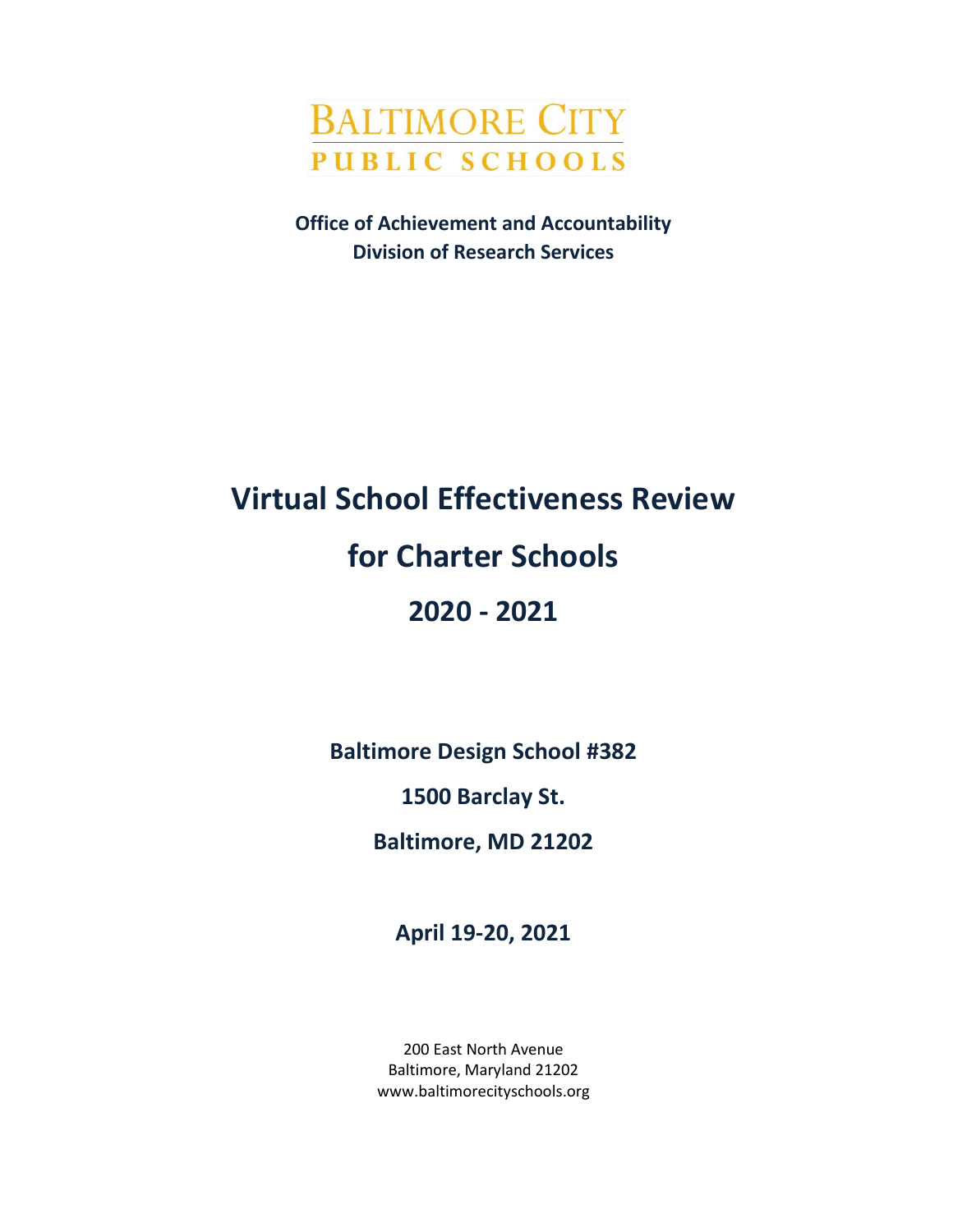### TABLE OF CONTENTS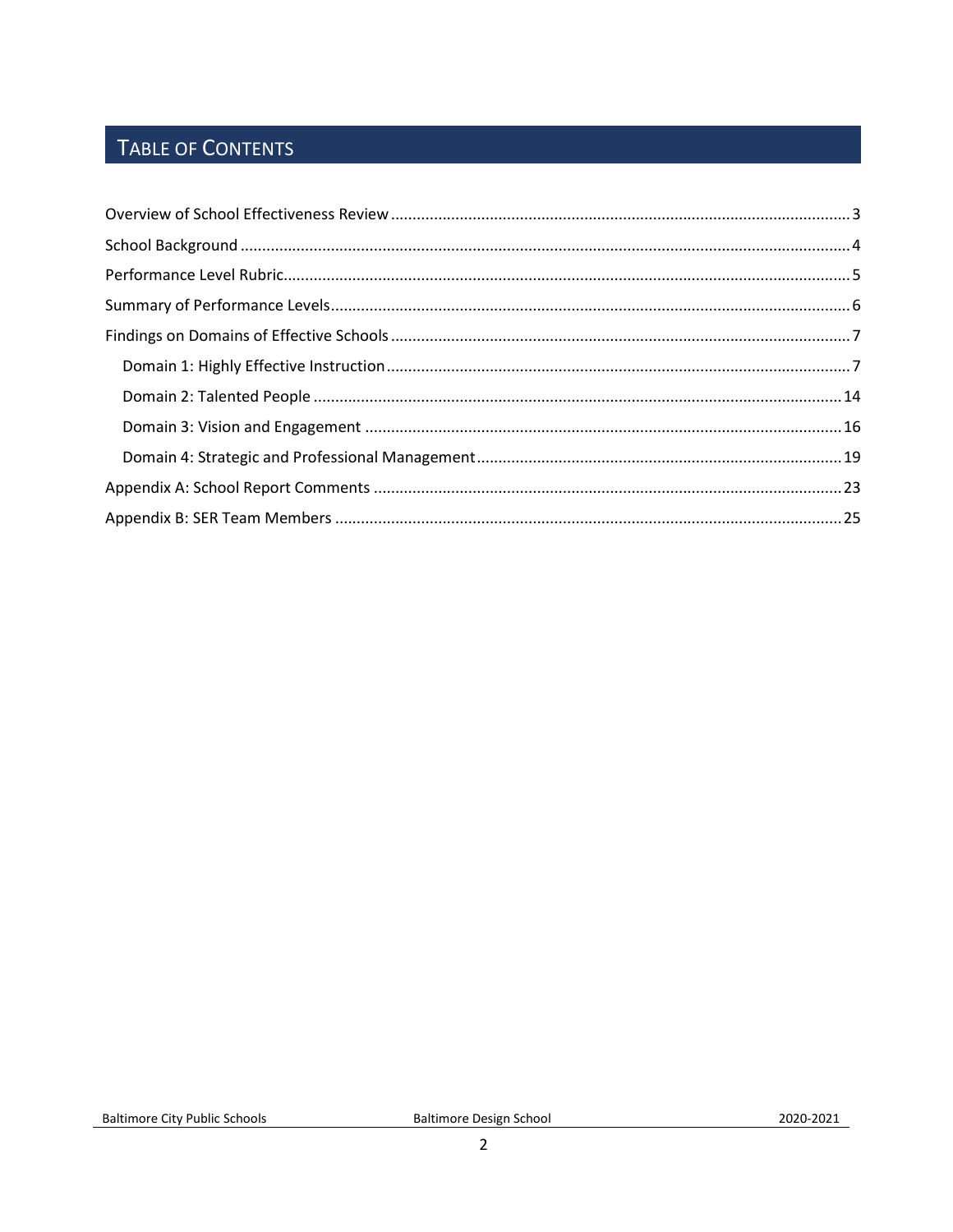#### <span id="page-2-0"></span>OVERVIEW OF SCHOOL EFFECTIVENESS REVIEW

Baltimore City Public Schools (City Schools) developed the School Effectiveness Framework and the School Effectiveness Review process in 2009. The School Effectiveness Review (SER) uses trained school reviewers to measure a school's effectiveness against City Schools' School Effectiveness Standards. The School Effectiveness Standards are aligned with City Schools' effectiveness frameworks for teachers and school leaders.

The SER provides an objective and evidence-based analysis of how well a school is working to educate its students. It generates a rich layer of qualitative data that may not be revealed when evaluating a school solely on student performance outcomes. It also provides district and school-level staff with objective and useful information when making strategic decisions that impact student achievement.

**For the 2020-2021 school year SER visits were conducted virtually, due to the COVID-19 pandemic, using a modified and abbreviated version of the SER protocol.** The SER team comprised of representatives from City Schools and consultants from Schoolworks, (an education consulting group) who have extensive knowledge about schools and instruction, gathered information from teachers, students, parents, and leadership during a two-day site visit. During the visit, the SER team observed classrooms, reviewed submitted electronic school documents and conducted virtual focus groups via Microsoft Teams or Zoom platforms, with school leadership, teachers, students, and parents. For classroom observations schools submitted one recorded synchronous lesson from each of the school's academic content teachers. The Team Lead then randomly selects 60% of lessons submitted to observe. Lessons were observed during the beginning, middle, and end of the recording.

The SER team analyzed evidence collected over the course of the visit to determine the extent to which key actions have been adopted and implemented at the school. This report summarizes the ratings in the four domains and related key actions, provides evidence to support the ratings, and – based on a rubric – allocates a performance level for each key action. Those key actions that were not rated for the virtual SER have been grayed out in the report. More information about the SER process is detailed in the School Effectiveness Review protocol, located on the City Schools website and available upon request from the Office of Achievement and Accountability in City Schools.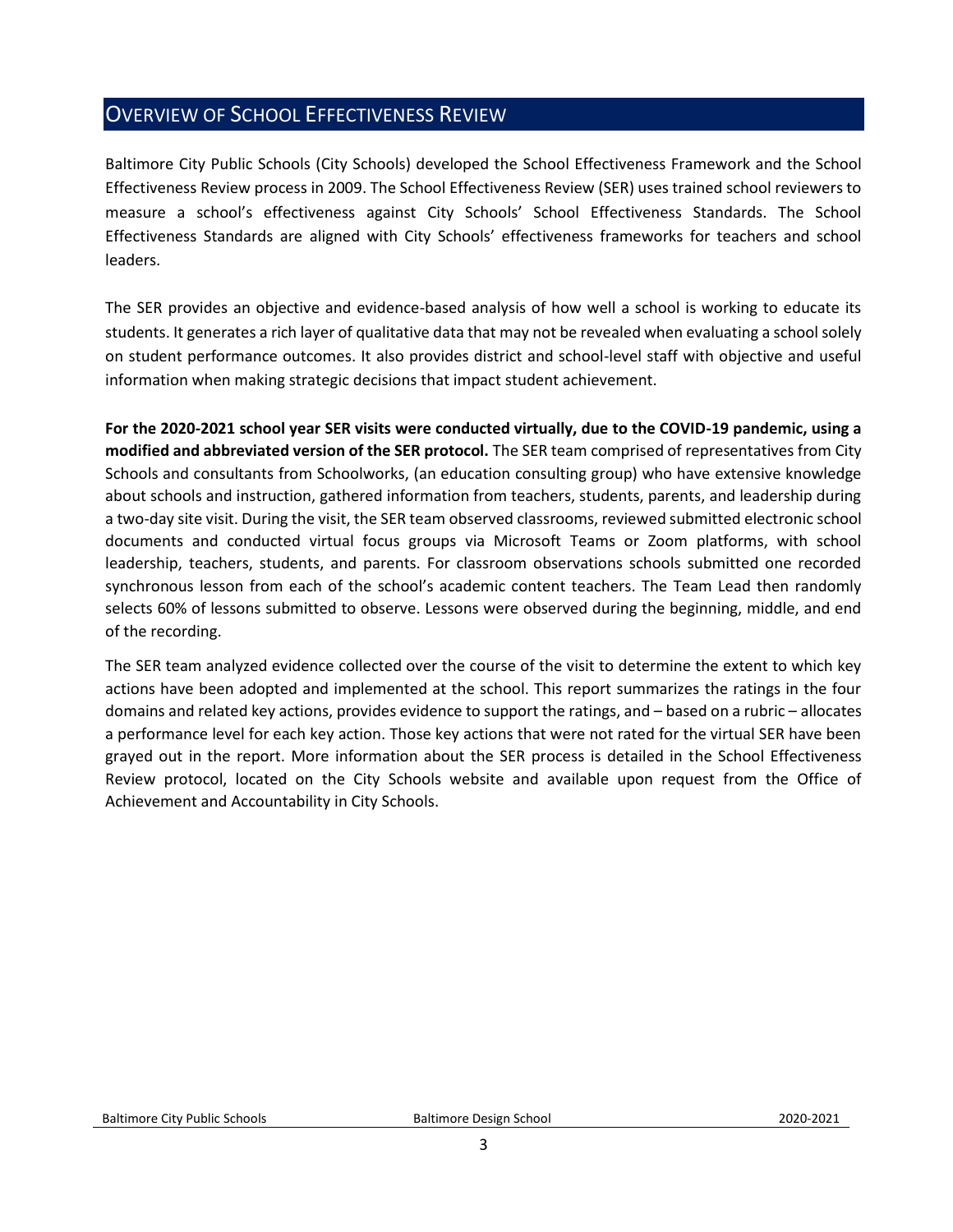#### <span id="page-3-0"></span>SCHOOL BACKGROUND

Baltimore Design School serves approximately 516 students in sixth through twelfth grades. The school is in the northeast quadrant Baltimore.

#### **Virtual SER Context**

The Baltimore Design School has been virtual since the beginning of the year. At the time of the site visit (April 19-20, 2021) some students had returned to in-person learning. All classroom observations conducted for the purpose of this report were recorded prior to the visit.

#### **School Leadership and Staffing:**

The interim principal, Darrin Brozene, has been at the school for 3 years and with the district for 15 years in various roles. For the purpose of this SER site visit, staff designated as school leadership are listed below.

<span id="page-3-1"></span>

| <b>School Leadership Focus Group Members</b> |                                     |  |
|----------------------------------------------|-------------------------------------|--|
| Name                                         | Role                                |  |
| Darrin Brozene                               | Interim Principal                   |  |
| <b>Shannon Hayes</b>                         | <b>Guidance Counselor</b>           |  |
| Lindsay Klausmeyer                           | <b>Guidance Counselor</b>           |  |
| <b>Christine Frederick</b>                   | <b>Community School Coordinator</b> |  |
| Jennifer Kaplan                              | Social Worker                       |  |
| Araceli Villafuerte                          | <b>Instructional T Assistant</b>    |  |
| Dana Krauss                                  | <b>Special Educator</b>             |  |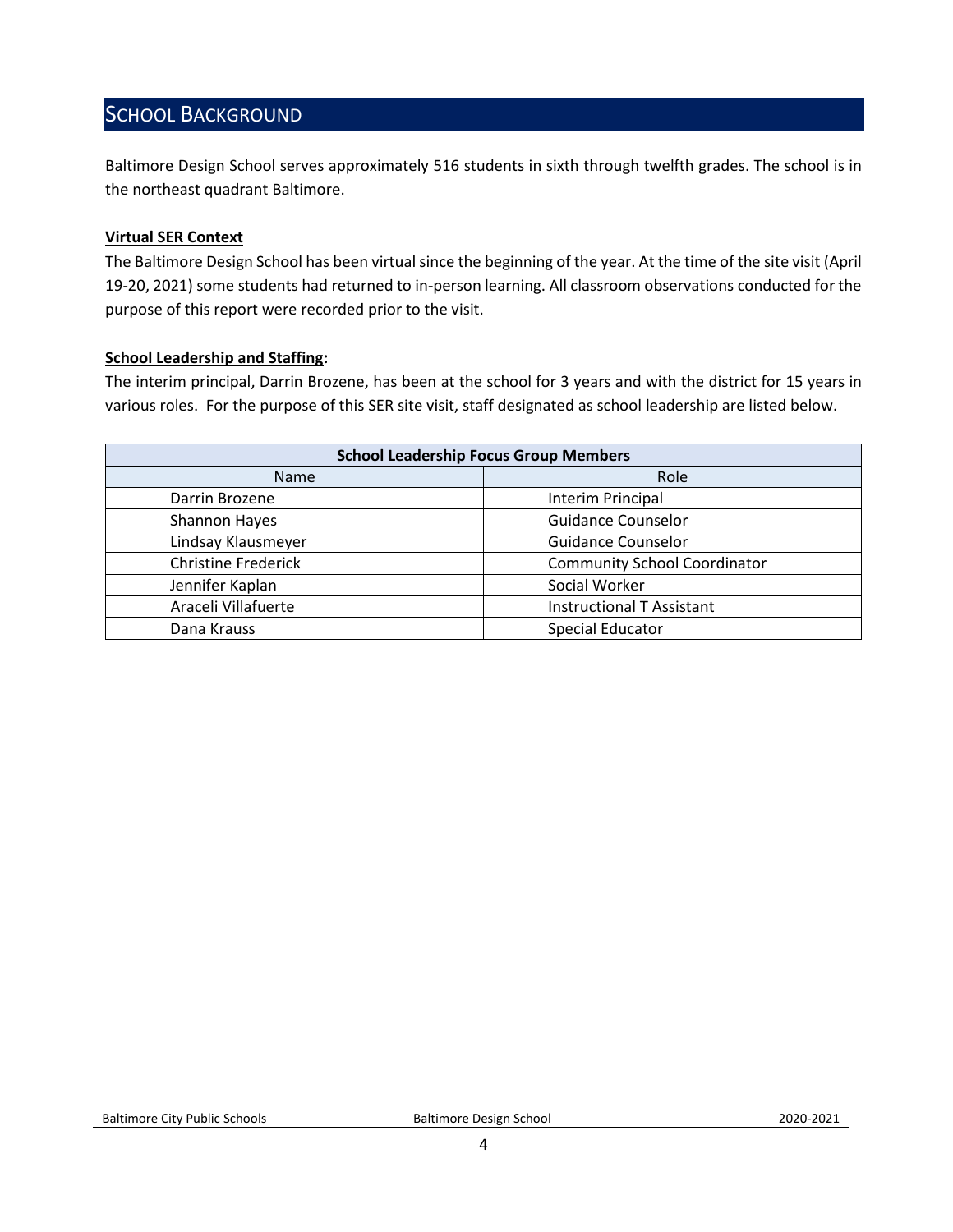#### PERFORMANCE LEVEL RUBRIC

The SER team will use the following guidance to select a performance level for each key action. Note that the quality standard for each performance level is based upon: the extent to which the SER team finds multiple types<sup>1</sup> and multiple sources<sup>2</sup> of evidence AND the extent to which the SER team finds evidence of high levels of adoption and/or implementation of a practice or system. The SER team will also reflect on the Instructional Framework and School Leadership Framework in their analysis prior to assigning a rating for each key action.



Levels of Adoption and/or Implementation

|                | Extent to which SER Team Finds Multiple<br>Types and Multiple Sources of Evidence | Extent to which SER Team Finds Evidence of High<br>Levels of Adoption and/or Implementation                                                                                                                                                                                                                                                                                                                                                    | Key:<br>Not Effective:<br>Developing:<br>Effective:<br><b>Highly Effective:</b> |  |
|----------------|-----------------------------------------------------------------------------------|------------------------------------------------------------------------------------------------------------------------------------------------------------------------------------------------------------------------------------------------------------------------------------------------------------------------------------------------------------------------------------------------------------------------------------------------|---------------------------------------------------------------------------------|--|
| <b>Rating</b>  | Performance<br><b>Level</b>                                                       | <b>Quality Standard</b>                                                                                                                                                                                                                                                                                                                                                                                                                        |                                                                                 |  |
| $\mathbf{1}$   | <b>Not Effective</b>                                                              | Evidence indicates that the key action is not a practice or system that has been<br>adopted and/or implemented at the school, or the level of<br>adoption/implementation does not improve the school's effectiveness.                                                                                                                                                                                                                          |                                                                                 |  |
| $\overline{2}$ | <b>Developing</b>                                                                 | Evidence indicates that the key action (including some indicators) is a practice or<br>system that is emerging at the school, but that it has not yet been implemented at<br>a level that has begun to improve the school's effectiveness, OR that the impact of<br>the key action on the effectiveness of the school cannot yet be fully determined.                                                                                          |                                                                                 |  |
| 3              | <b>Effective</b>                                                                  | Evidence indicates that the key action (including most indicators) is a practice or<br>system that has been adopted at the school, and is implemented at a level that is<br>improving the school's effectiveness.                                                                                                                                                                                                                              |                                                                                 |  |
| 4              | <b>Highly Effective</b>                                                           | Evidence indicates that the key action (including all indicators) is a practice or<br>system that has been fully adopted at the school, and is implemented at a level<br>that has had a strong, significant or sustainable impact on the school's<br>effectiveness.                                                                                                                                                                            |                                                                                 |  |
| of the visit.  |                                                                                   | <sup>1</sup> "Multiple types of evidence" is defined as evidence collected from two or more of the following: document review,<br>stakeholder focus groups; and classroom observations.<br><sup>2</sup> "Multiple sources of evidence" is defined as evidence collected from three or more stakeholder focus groups; two or<br>more documents; and/or evidence that a descriptor was documented in 75% or more of lessons observed at the time |                                                                                 |  |

 $\overline{a}$  $1$  "Multiple types of evidence" is defined as evidence collected from two or more of the following: document review, stakeholder focus groups; and classroom observations.

<sup>&</sup>lt;sup>2</sup> "Multiple sources of evidence" is defined as evidence collected from three or more stakeholder focus groups; two or more documents; and/or evidence that a descriptor was documented in 75% or more of lessons observed at the time of the visit.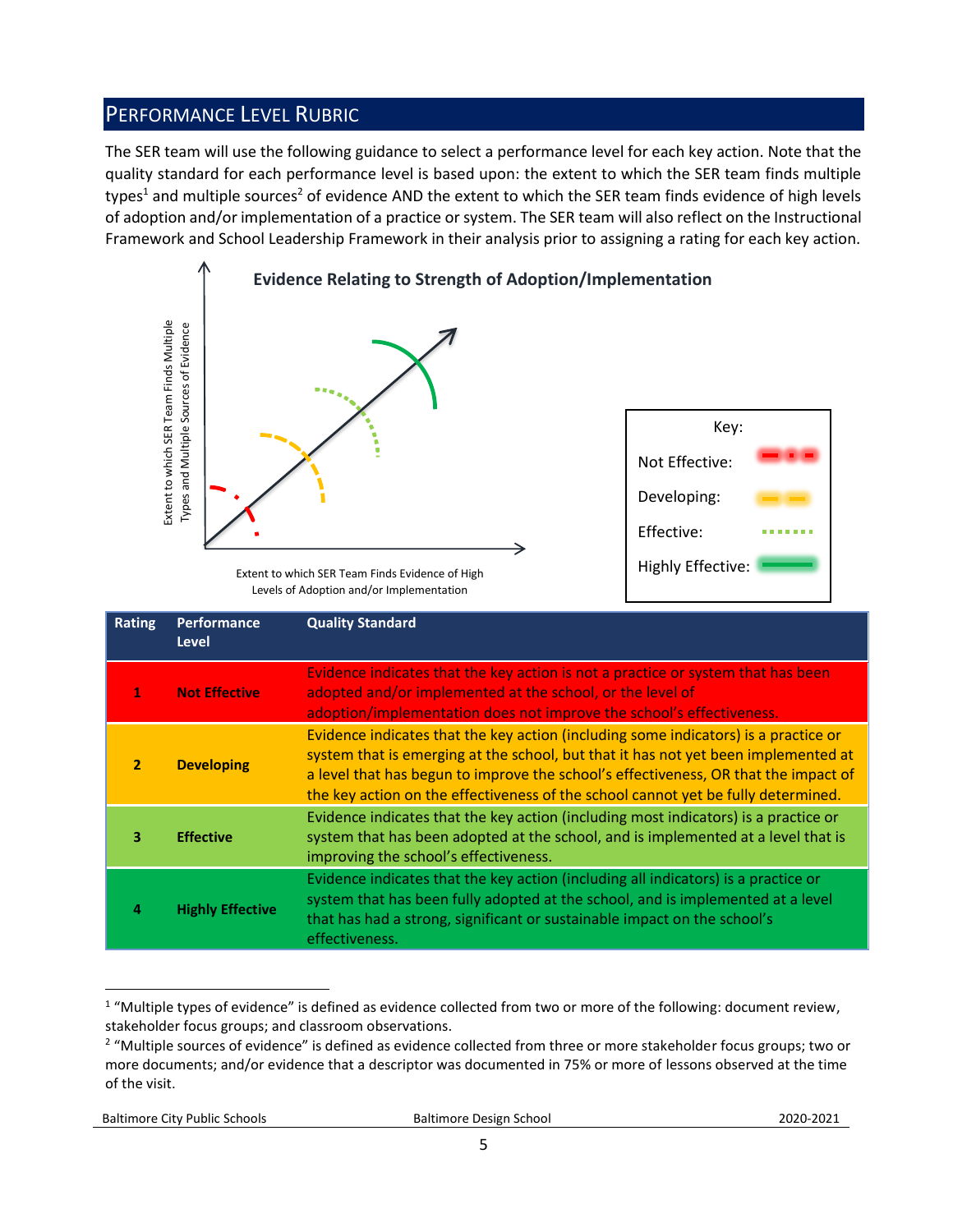#### <span id="page-5-0"></span>SUMMARY OF PERFORMANCE LEVELS

Based on trends found in the collected evidence, the SER team assigns a performance level to each key action.

**Please note: due to the COVID-19 pandemic and the shift to virtual learning, the School Effectiveness Standards have been reduced for this academic year. Key actions and indicators highlighted in grey are not under review during the 2020-2021 SER review cycle**.

|                 | <b>Performance Levels</b> |                  |                   |                      |  |
|-----------------|---------------------------|------------------|-------------------|----------------------|--|
| <b>Domains</b>  | Level 4:                  | Level 3:         | Level 2:          | Level 1:             |  |
| and Key Actions | <b>Highly Effective</b>   | <b>Effective</b> | <b>Developing</b> | <b>Not Effective</b> |  |

| <b>Domain 1: Highly Effective Instruction</b>                                                                                                               |                         |
|-------------------------------------------------------------------------------------------------------------------------------------------------------------|-------------------------|
| 1.1 School leadership supports highly effective instruction.                                                                                                | <b>Effective</b>        |
| 1.2 Teachers use multiple data sources to adjust practice.                                                                                                  | <b>Not Rated</b>        |
| 1.3 Teachers deliver highly effective instruction.                                                                                                          | <b>Developing</b>       |
| 1.4 Teachers establish a classroom environment in which teaching and learning can occur.                                                                    | <b>Not Rated</b>        |
| <b>Domain 2: Talented People</b>                                                                                                                            |                         |
| 2.1 The school implements systems to select effective teachers and staff whose skills and<br>beliefs meet the needs of the school.                          | <b>Not Rated</b>        |
| 2.2 The school develops teacher and staff capacity through individualized support and<br>professional development.                                          | <b>Highly Effective</b> |
| <b>Domain 3: Vision and Engagement</b>                                                                                                                      |                         |
| 3.1 The school has a clear vision and mission that promotes a student-centered, culturally<br>relevant learning that prepares students for future success.  | <b>Effective</b>        |
| 3.2 The school cultivates and sustains open communication and decision-making<br>opportunities with families and the community.                             | <b>Effective</b>        |
| 3.3 The climate and culture of the school creates a welcoming learning environment that<br>meets the academic, social, and emotional needs of each student. | <b>Not Rated</b>        |
| <b>Domain 4: Strategic and Professional Management</b>                                                                                                      |                         |
| 4.1 The school establishes clear goals for student achievement and tracks progress towards<br>goals.                                                        | <b>Developing</b>       |
| 4.2 The school allocates and deploys the resources of human capital and funding to address<br>the priority growth goals for student achievement.            | <b>Effective</b>        |
| 4.3 School's board of trustees (or operator) provides competent stewardship and oversight<br>of the school.                                                 | <b>Effective</b>        |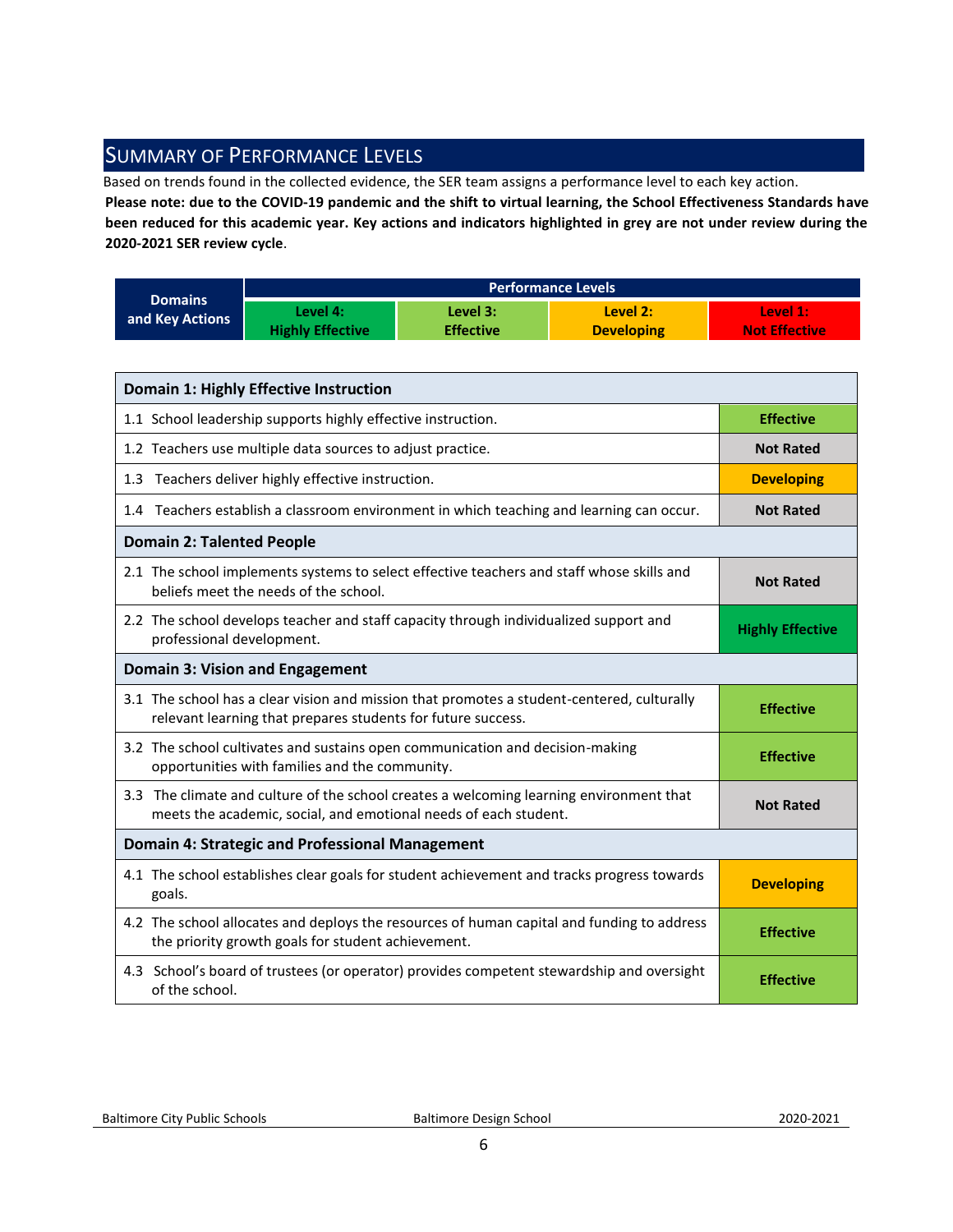<span id="page-6-0"></span>

| <b>FINDINGS ON DOMAINS OF EFFECTIVE SCHOOLS</b> |                                     |                              |                               |                                  |  |
|-------------------------------------------------|-------------------------------------|------------------------------|-------------------------------|----------------------------------|--|
|                                                 | <b>Performance Levels</b>           |                              |                               |                                  |  |
| <b>Domains</b><br>and Key Actions               | Level 4:<br><b>Highly Effective</b> | Level 3:<br><b>Effective</b> | Level 2:<br><b>Developing</b> | Level 1:<br><b>Not Effective</b> |  |
|                                                 |                                     |                              |                               |                                  |  |

#### <span id="page-6-1"></span>**Domain 1: Highly Effective Instruction**

| <b>Key action</b><br>1.1 | School leadership supports highly effective instruction. | <b>Effective</b> |
|--------------------------|----------------------------------------------------------|------------------|
|--------------------------|----------------------------------------------------------|------------------|

- School leadership ensures that teachers engage in the planning of the curricula through oversight of standards-based units, lessons and pacing. School leadership and teachers reported that teachers upload daily lesson plans to Common Curriculum (a shared lesson planning platform), which is monitored by the school's leadership team. A screenshot of the school's Common Curriculum platform confirmed that teachers use this method to share plans. Continuing, school leadership and teachers reported that lesson plans should include standards-based objectives and differentiation based on proficiency scales (range of values used by teachers to determine the students' current level of progress toward meeting standards). School leadership and teachers reported that lesson plans are periodically reviewed, and the implementation of lesson plans is monitored during classroom observations. A review of an email from members of the school's leadership team to teachers and a document outlining teachers' roles and responsibilities confirmed that teachers are to upload lesson plans to the platform. According to school leadership and teachers, appropriate pacing of lessons is determined in collaboration with district support staff and monitored through collaborative planning meetings, which review of agendas confirmed.
- School leadership consistently provides actionable feedback and guidance to teachers, aligned with the Instructional Framework. School leadership and teachers reported that teachers are observed on a weekly to biweekly basis and receive feedback in the form of Praise, Question, and Polish on Instructional Framework indicators, which a review of numerous informal observations confirmed. Specifically, one informal observation noted the following "your planning is showing that you are incorporating more opportunities for students to engage in thinking individually and in small groups (as evidenced in your recent plans). The next push is to build an environment where they will present and share their thinking with their classmates (T6). Continue to encourage and incentivize student sharing with the whole class and in small breakout rooms." Additionally, school leadership and teachers reported that next steps are monitored by school leadership as members of the school leadership team are assigned to observe the same teachers throughout the year, and the feedback is posted on Master Teacher Online Training Platform (an informal observation platform), which review of the platform confirmed. Moreover, school leadership and teachers reported that all teachers are formally observed according to the district's process which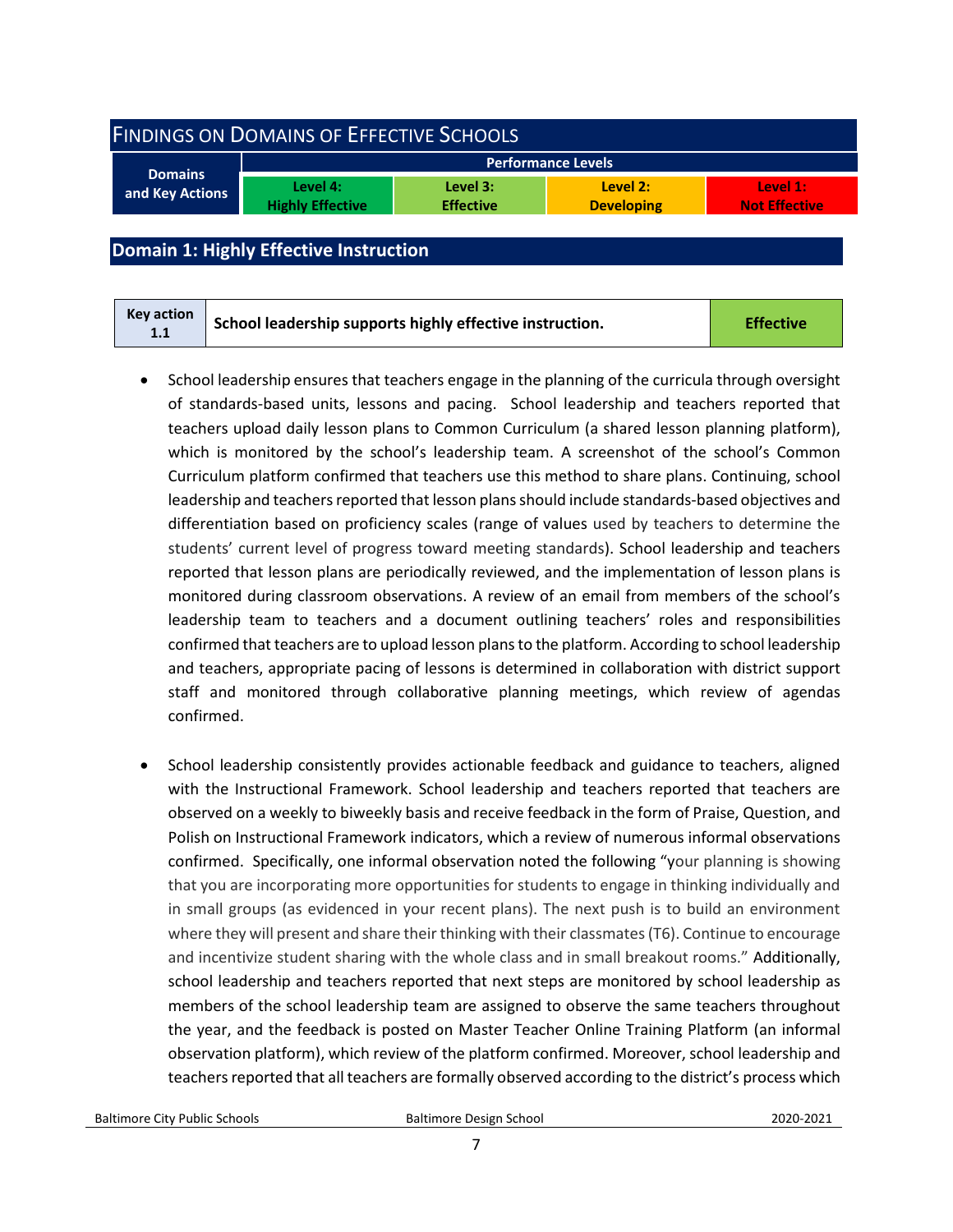includes a pre-observation conference, an observation, and a post observation conference. School leadership and teachers reported that teachers are provided feedback and next steps after formal observations, which review of several formal observation forms with feedback confirmed.

• School leadership is beginning to ensure the use of a student-learning data cycle. School leadership reported that the Champion Team focuses on the schoolwide data process, which teachers confirmed. Continuing, school leadership reported that the Champion Team reviews grades, course failures, attendance, and Positive Behavior Intervention System (PBIS) points. School leadership reported that members of the Champion Team serve as liaisons to department/grade level teams and share trends with assigned teams in to create individual, pre-Student Support Team, and Student Support Team plans. School leadership and some teachers reported that teachers provide input on student plans. A review of individual student plans confirmed that the plans are created using academic, attendance, and behavioral data. Though teachers reported that the Champion Team analyzes school-wide data, some teachers reported using the Looking at Student Work Protocol and creating Classroom Focused Improvement Plans (CFIP) in department meetings, which some team meeting agendas and CFIPs confirmed. Regarding interventions in place to support students in need of academic support, school leadership and teachers reported that the school has an intervention block where students engage in i-Ready lessons, Imagine Math, and Achieve 3000. School leadership and teachers also reported that teachers create differentiated assignments based on student's proficiency scales. Further, school leadership and teachers reported that acceleration opportunities for students include advanced placement classes and dual enrollment opportunities with area colleges.

|     | Key action $\vert$ Teachers use multiple data sources to adjust practice to meet | <b>Not Rated</b> |
|-----|----------------------------------------------------------------------------------|------------------|
| 1.2 | learners' unique needs.                                                          |                  |

- Teachers plan instruction in response to data
- Teachers appropriately recommend students for structured, school-wide interventions.
- Teachers appropriately recommend students for structured, school-wide opportunities for acceleration.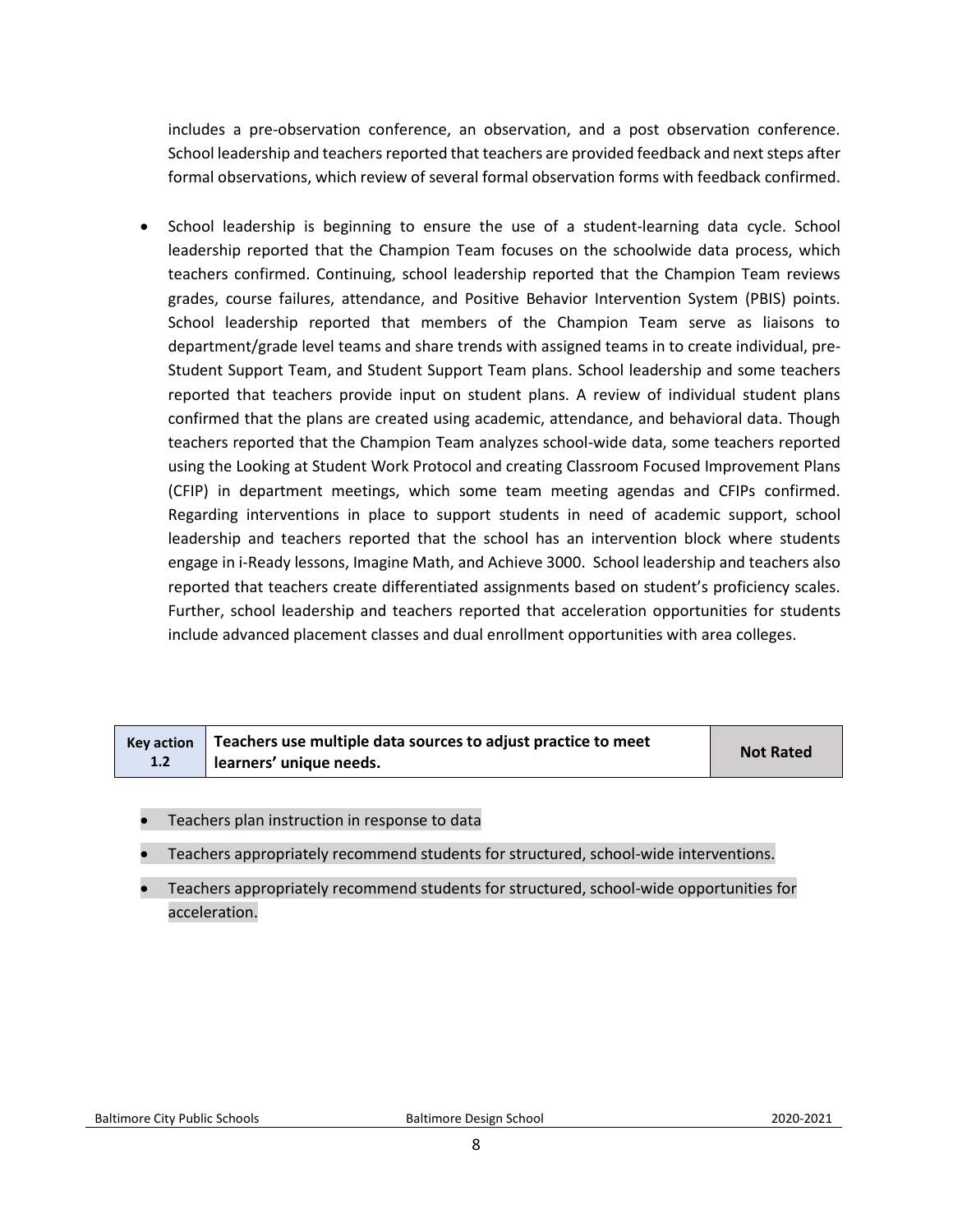| <b>Key action</b><br>1.3 | $\blacktriangle$ Teachers deliver highly effective instruction. <sup>3</sup> | <b>Developing</b> |
|--------------------------|------------------------------------------------------------------------------|-------------------|
|--------------------------|------------------------------------------------------------------------------|-------------------|

*Data for Key Action 1.3 was collected from classroom observations in order to provide trends in instruction across the school, as it relates to Teach Action 1-6 of the Instructional Framework. During each classroom visit, the observer collects evidence based on his/her observations and then determines*  whether the indicator was "evident", "partially evident" or "not evident" for each of the 14 indicators. *Below is the summary of the 14 classroom observations that were conducted.* 

• Most teachers use and communicate standards-based lesson objectives and align learning activities to the stated lesson objectives.

| <b>Communication of objective</b>                                                                                                                                                                                                                                                                                                                                                                                                                            | Evident | Partially<br>Evident        | <b>Not</b><br>Evident |
|--------------------------------------------------------------------------------------------------------------------------------------------------------------------------------------------------------------------------------------------------------------------------------------------------------------------------------------------------------------------------------------------------------------------------------------------------------------|---------|-----------------------------|-----------------------|
| <b>Evident:</b> Teachers communicate lesson objectives to students by explaining<br>and/or referencing it during lessons.<br>Partially Evident: Teachers communicate lesson objectives by posting it.<br>Not Evident: Teachers do not communicate lesson objectives to students.                                                                                                                                                                             | 79%     | 0%                          | 21%                   |
| Learning activities and resources align with lesson objective                                                                                                                                                                                                                                                                                                                                                                                                | Evident | <b>Partially</b><br>Evident | <b>Not</b><br>Evident |
| Evident: Lesson activities and resources have a clear and intentional purpose<br>and are aligned with lesson objectives.<br>Partially Evident: Lesson activities and resources are generally aligned with<br>lesson objectives and/or some tasks have a clear, intentional purpose.<br>Not Evident: Lesson activities and resources are not aligned with lesson<br>objectives OR Lesson activities and resources do not have a clear intentional<br>purpose. | 64%     | 36%                         | 0%                    |

• Most teachers present content in various ways and emphasize key points to make content clear.

| Accurate, grade-level content                                                                                                                                                                                                                                                                                                                                                                               | Evident | Partially<br>Evident        | <b>Not</b><br><b>Evident</b> |
|-------------------------------------------------------------------------------------------------------------------------------------------------------------------------------------------------------------------------------------------------------------------------------------------------------------------------------------------------------------------------------------------------------------|---------|-----------------------------|------------------------------|
| <b>Evident:</b> Teachers present students with accurate grade level content aligned<br>to appropriate content standards.<br><b>Partially Evident:</b> Teachers present students with mostly accurate grade level<br>content aligned to appropriate content standards.<br>Not Evident: Teachers present students with inaccurate grade level content<br>and/or not aligned to appropriate content standards. | 86%     | 14%                         | 0%                           |
| Alternate presentation of content                                                                                                                                                                                                                                                                                                                                                                           | Evident | Partially<br>Evident        | <b>Not</b><br><b>Evident</b> |
| Evident: Teachers present content in various ways (two or more) to make<br>content clear.<br><b>Partially Evident:</b> Teachers attempt to present content in various ways (two or<br>more), but attempts do not make content clear.<br>Not Evident: Teachers do not present content in various ways.                                                                                                       | 71%     | 21%                         | 7%                           |
| <b>Emphasis of key points</b>                                                                                                                                                                                                                                                                                                                                                                               | Evident | Partially<br><b>Evident</b> | <b>Not</b><br><b>Evident</b> |
| <b>Evident:</b> Teachers emphasize important points to focus learning of content.<br><b>Partially Evident:</b> Teachers attempt to emphasize important points to focus<br>learning of content, but attempts do not make content clear.                                                                                                                                                                      | 79%     | 21%                         | 0%                           |

<sup>&</sup>lt;sup>3</sup> Percentages shown in the table are subject to rounding and may appear to not sum to exactly 100%.

l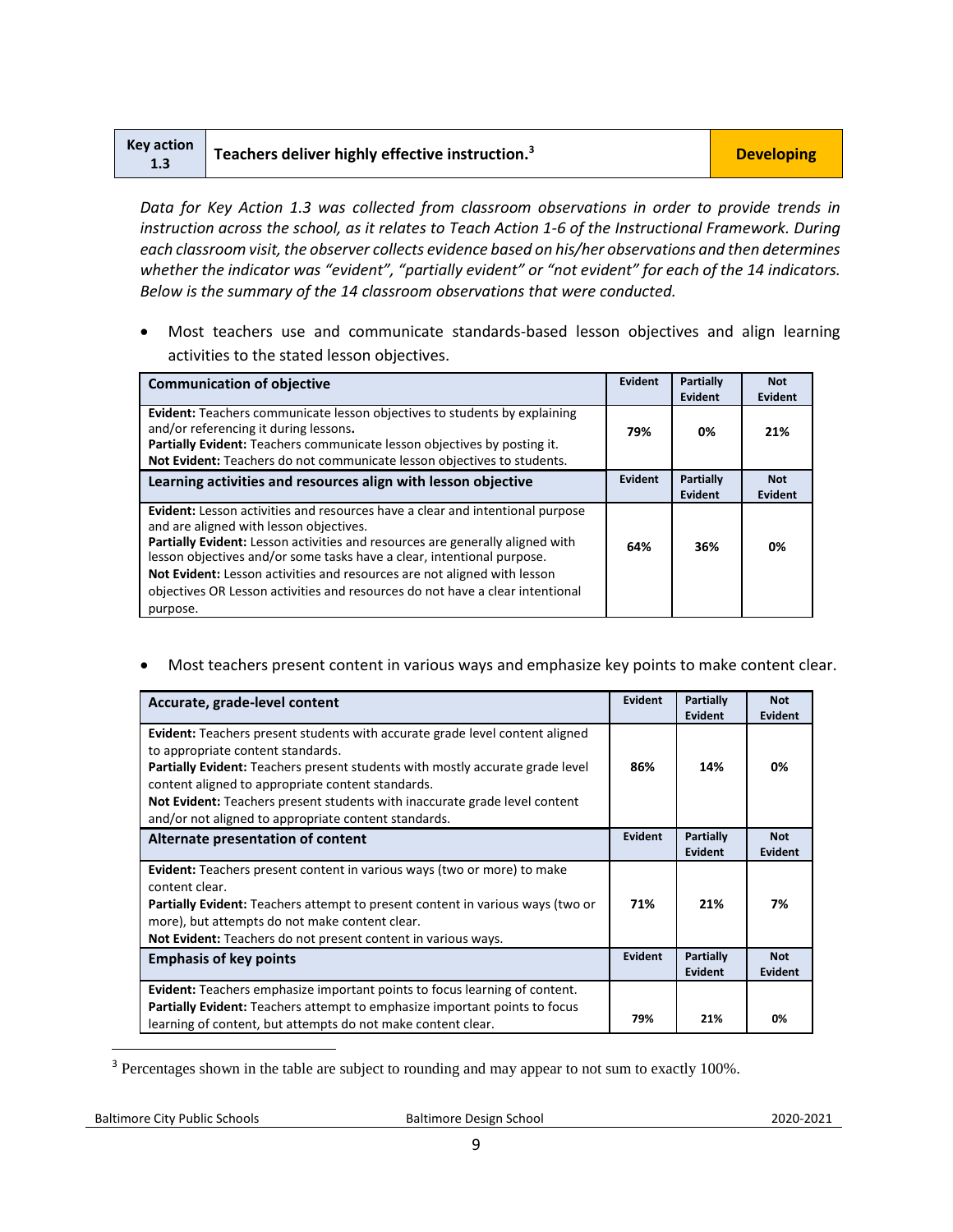| <b>Not Evident:</b> Teachers do not emphasize important points to focus learning of |  |  |
|-------------------------------------------------------------------------------------|--|--|
| .content                                                                            |  |  |

#### • Some teachers use multiple strategies and tasks to engage all students in rigorous work.

| Scaffolded and/or differentiated tasks                                                                                                                                                                                                                                                                                                                                           | Evident | Partially<br><b>Evident</b> | <b>Not</b><br>Evident |
|----------------------------------------------------------------------------------------------------------------------------------------------------------------------------------------------------------------------------------------------------------------------------------------------------------------------------------------------------------------------------------|---------|-----------------------------|-----------------------|
| Evident: Teachers scaffold and/or differentiate tasks by providing access to<br>rigorous grade-level instruction for all students.<br>Partially Evident: Teachers attempt to scaffold and/or differentiated tasks, but<br>not all students are supported in accessing rigorous grade-level instruction.<br><b>Not Evident:</b> Teachers do not scaffold or differentiated tasks. | 71%     | 29%                         | 0%                    |
| Opportunities to engage with complex texts and tasks                                                                                                                                                                                                                                                                                                                             | Evident | <b>Partially</b><br>Evident | <b>Not</b><br>Evident |
| <b>Evident:</b> Students have opportunities and time to grapple with complex texts<br>and/or rigorous tasks.<br>Partially Evident: Students have opportunities to engage with complex texts<br>and rigorous tasks superficially.<br><b>Not Evident:</b> Students have rare or no opportunities to engage with complex<br>texts and rigorous tasks.                               | 36%     | 14%                         | 50%                   |

#### • Some teachers use evidence-dependent questioning.

| <b>Questions requiring justification</b>                                                                                                                                                                                                                                                                                                                                                     | Evident | <b>Partially</b><br>Evident | <b>Not</b><br>Evident |
|----------------------------------------------------------------------------------------------------------------------------------------------------------------------------------------------------------------------------------------------------------------------------------------------------------------------------------------------------------------------------------------------|---------|-----------------------------|-----------------------|
| Evident: Teachers asks questions that require students to cite evidence and<br>clearly explain their thought processes.<br>Partially Evident: Teachers ask questions that require students to explain<br>their thought processes or cite evidence but not both.<br>Not Evident: Teachers does not ask questions that require students to cite<br>evidence or explain their though processes. | 0%      | 43%                         | 57%                   |
| Clear and/or scaffolded questions                                                                                                                                                                                                                                                                                                                                                            |         | <b>Partially</b><br>Evident | <b>Not</b><br>Evident |
| <b>Evident:</b> Teachers asks questions that are clear and scaffolded.<br>Partially Evident: Teachers asks questions that are somewhat unclear to<br>students or lack scaffolding.<br>Not Evident: Teachers do not ask scaffolded questions.                                                                                                                                                 | 50%     | 29%                         | 21%                   |

#### • Some teachers check for student understanding and provide specific academic feedback.

| Informative checks for understanding                                                                                                                                                                                                                                                                                                                                                                                         | Evident | Partially<br>Evident | <b>Not</b><br>Evident |
|------------------------------------------------------------------------------------------------------------------------------------------------------------------------------------------------------------------------------------------------------------------------------------------------------------------------------------------------------------------------------------------------------------------------------|---------|----------------------|-----------------------|
| Evident: Teachers conduct one or more checks for understanding that yield<br>useful information at key points throughout the lesson.<br>Partially Evident: Teachers attempt to conduct checks for understanding, but<br>checks may only yield some useful information.<br>Not Evident: Teachers do not check for understanding during the lesson. OR<br>Teachers' checks for understanding are inappropriate or ineffective. | 40%     | 47%                  | 13%                   |
| Specific, academic feedback                                                                                                                                                                                                                                                                                                                                                                                                  |         | Partially<br>Evident | <b>Not</b><br>Evident |
| Evident - Teachers give specific academic feedback to communicate current<br>progress and next steps to move forward.<br>Partially Evident - Teachers give general academic feedback, but feedback<br>may not clarify next steps to move forward.                                                                                                                                                                            | 43%     | 29%                  | 29%                   |

Baltimore City Public Schools **Baltimore Design School 2020-2021**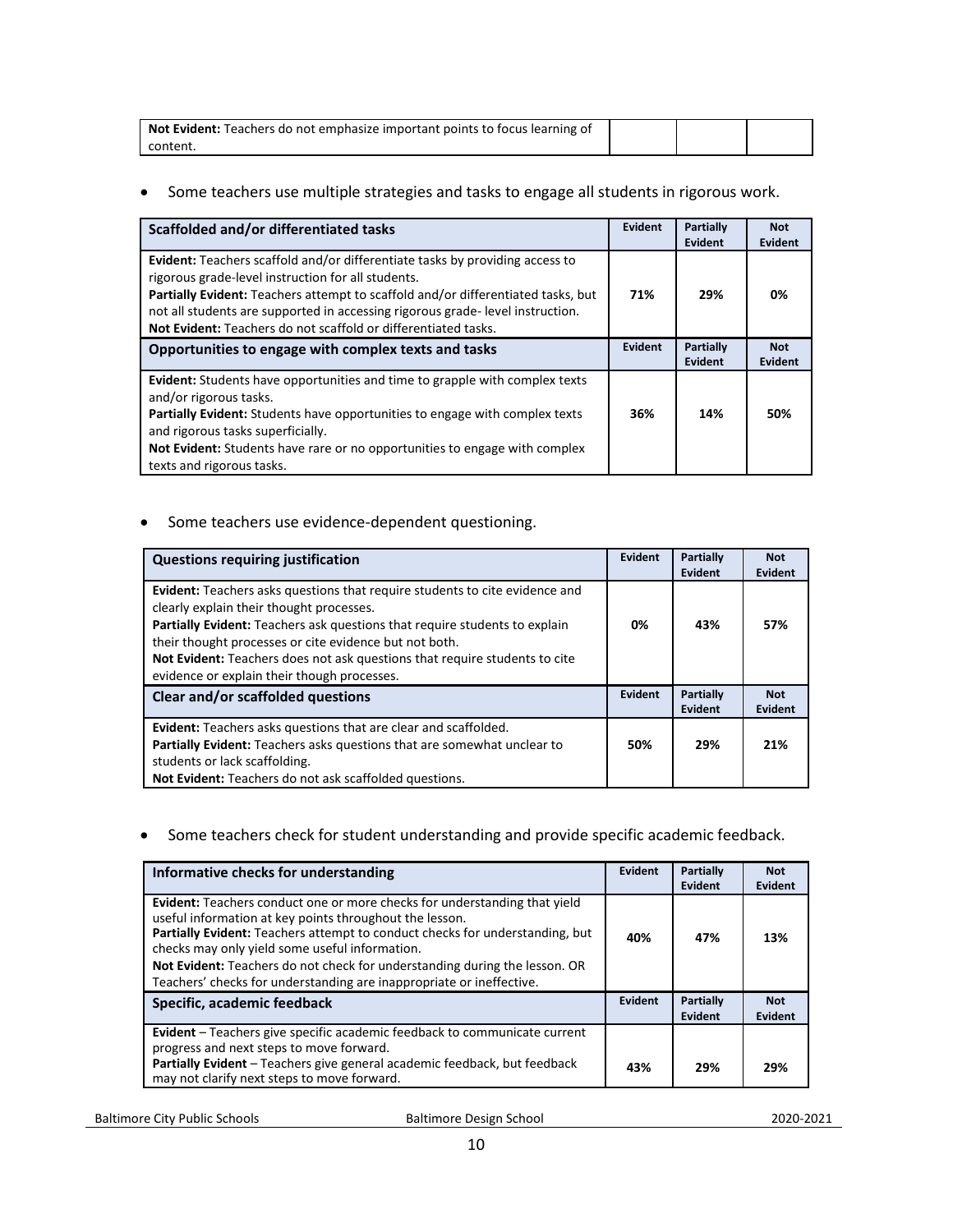| Not Evident - Teachers do not give academic feedback. OR When needed, |  |  |
|-----------------------------------------------------------------------|--|--|
| teachers do not address student misunderstandings.                    |  |  |

#### • Teachers do not facilitate academic talk.

| Opportunities for student-to-student interaction*                                                                                                                                                                                                                                                                                                                                                                               | <b>Evident</b> | Partially<br>Evident | <b>Not</b><br><b>Evident</b> |
|---------------------------------------------------------------------------------------------------------------------------------------------------------------------------------------------------------------------------------------------------------------------------------------------------------------------------------------------------------------------------------------------------------------------------------|----------------|----------------------|------------------------------|
| <b>Evident:</b> Teachers provide multiple or extended opportunities for student-to-<br>student interactions.<br><b>Partially Evident:</b> Teachers provide one opportunity for student-to-student                                                                                                                                                                                                                               | 7%             | 7%                   | 86%                          |
| interactions.<br>Not Evident: Teachers provide no opportunity for student-to-student<br>interactions.                                                                                                                                                                                                                                                                                                                           |                |                      |                              |
| Evidence-based discussions*                                                                                                                                                                                                                                                                                                                                                                                                     | <b>Evident</b> | Partially<br>Evident | <b>Not</b><br><b>Evident</b> |
| Evident: In most student-to-student interactions, students engage in<br>discussions with their peers to make meaning of content or deepen their<br>understanding.<br>Partially Evident: In few student-to-student interactions, students engage in<br>discussions with their peers to make meaning of content or deepen their<br>understanding.<br>Not Evident: Students do not engage in discussions with their peers to make  | 7%             | 0%                   | 93%                          |
| meaning of content or deepen their understanding.                                                                                                                                                                                                                                                                                                                                                                               |                |                      |                              |
| Student academic talk                                                                                                                                                                                                                                                                                                                                                                                                           | <b>Evident</b> | Partially<br>Evident | <b>Not</b><br><b>Evident</b> |
| Evident: Students use academic talk and, when necessary, teachers<br>consistently and appropriately support students in speaking academically.<br>Partially Evident: Students sometimes use academic talk, and teachers<br>inconsistently or inappropriately supports students in speaking academically.<br>Not Evident: Students do not use academic talk, and teachers does not<br>support students in speaking academically. | 7%             | 50%                  | 43%                          |

\*Due to the COVID 19 pandemic, the shift to virtual learning, and the limitation of the recorded synchronous recorded lessons, two of the three indicators above (opportunities for student-tostudent interaction and evidence-based discussions) were not included in the calculation to determine the overall rating for this Key Action. The percentages for these indicators are provided for informational purposes only. The percentage for student academic talk was still included in the overall rating.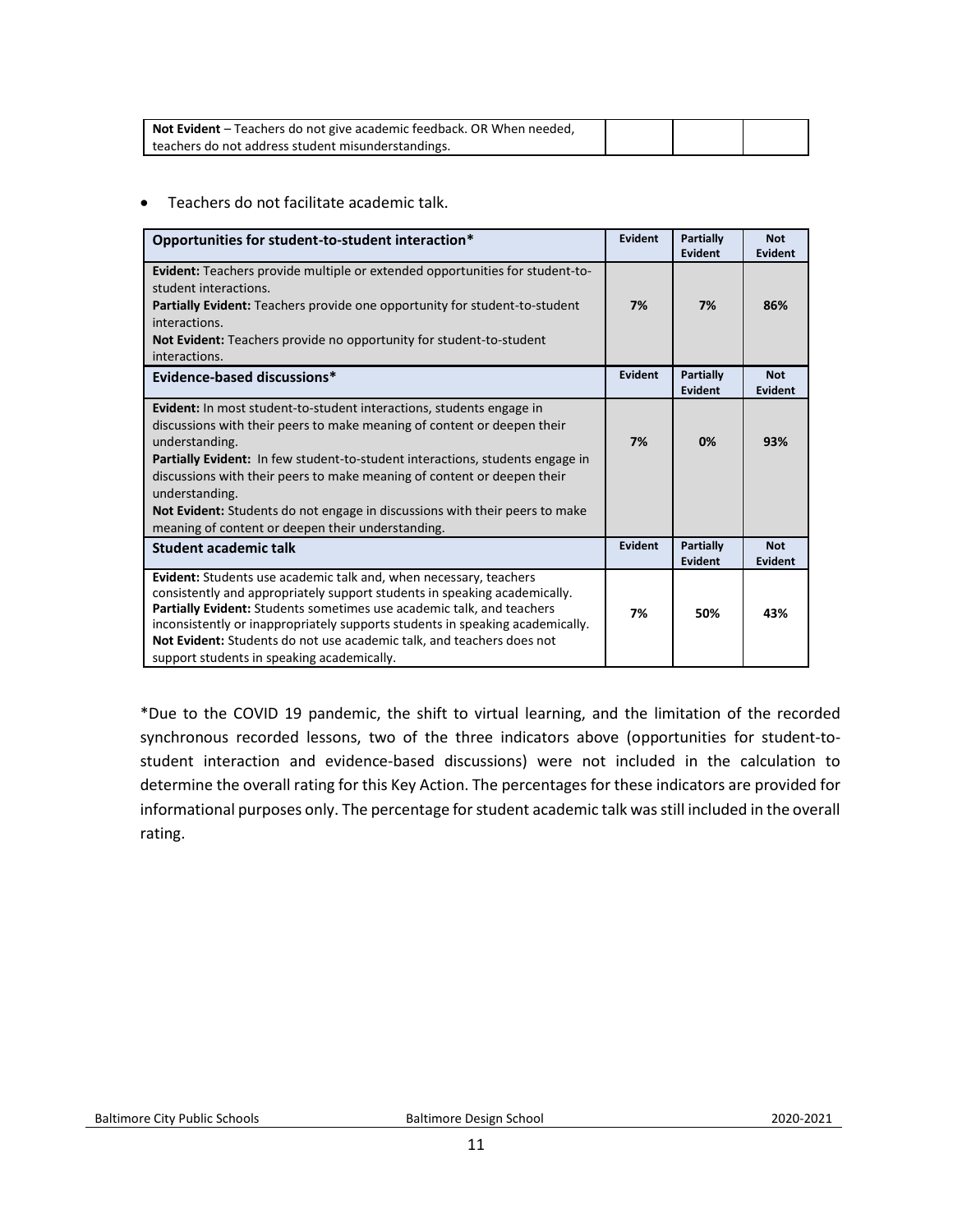| Key action |  |
|------------|--|
| 1.4        |  |

## **Teachers establish a classroom environment in which teaching and learning can occur. Not Rated**

#### • Teachers implement routines to maximize instructional time.

| <b>Maximized instructional time</b>                                                                                                                                                                                                                                                                                                                                                                                   | Evident | Partially<br><b>Evident</b> | <b>Not</b><br>Evident        |
|-----------------------------------------------------------------------------------------------------------------------------------------------------------------------------------------------------------------------------------------------------------------------------------------------------------------------------------------------------------------------------------------------------------------------|---------|-----------------------------|------------------------------|
| Evident: Students re only idle for very brief (less than 2 minutes) periods of<br>time while waiting for teachers.<br><b>Partially Evident:</b> Students may be idle for short periods of time (2-4)<br>minutes) while waiting for teachers.                                                                                                                                                                          | %       | %                           | %                            |
| Not Evident: Students may be idle for significant periods of time (4 minutes)<br>or more) while waiting for teachers.                                                                                                                                                                                                                                                                                                 |         |                             |                              |
| Smooth routines and procedures                                                                                                                                                                                                                                                                                                                                                                                        | Evident | Partially<br><b>Evident</b> | <b>Not</b><br><b>Evident</b> |
| Evident: Routines and procedures run smoothly with minimal or no<br>prompting from the teachers.<br>Partially Evident: Routines and procedures run smoothly with some<br>prompting from the teachers.<br><b>Not Evident:</b> Routines and procedures are in place but require significant<br>teachers prompting and direction. OR There are no evident routines or<br>procedures, so the teachers direct all of them. | %       | %                           | %                            |

#### • Teachers build a positive, learning-focused classroom culture.

| <b>Teacher-to-student interactions</b>                                                                                                                                                                                                                                                                                                                                                           | Evident        | <b>Partially</b><br>Evident | <b>Not</b><br><b>Evident</b> |
|--------------------------------------------------------------------------------------------------------------------------------------------------------------------------------------------------------------------------------------------------------------------------------------------------------------------------------------------------------------------------------------------------|----------------|-----------------------------|------------------------------|
| <b>Evident:</b> Teacher interactions with students are positive and respectful.<br>Partially Evident: Some interactions among teachers and students<br>demonstrate a positive rapport and respect while other interactions<br>demonstrate a lack of rapport/respect.<br>Not Evident: Little to no interactions among teachers with students<br>demonstrate a positive rapport/mutual respect.    | %              | ℅                           | %                            |
| <b>Student-to-teacher interactions</b>                                                                                                                                                                                                                                                                                                                                                           | <b>Evident</b> | Partially<br><b>Evident</b> | <b>Not</b><br><b>Evident</b> |
| Evident: Student interactions with teachers are positive and respectful.<br><b>Partially Evident:</b> Some interactions among students and teachers<br>demonstrate a positive rapport/mutual respect while other interactions<br>demonstrate a lack of rapport/respect.<br>Not Evident: Little to no interactions among students with teachers<br>demonstrate a positive rapport/mutual respect. | %              | %                           | %                            |
| <b>Student-to-student interactions</b>                                                                                                                                                                                                                                                                                                                                                           | Evident        | Partially<br>Evident        | <b>Not</b><br>Evident        |
| Evident: Student-to-student interactions are positive and respectful.<br><b>Partially Evident:</b> Some interactions among students demonstrate a positive<br>rapport/mutual respect while other interactions demonstrate a lack of<br>rapport/respect.<br>Not Evident: Little to no interactions among students demonstrate a<br>positive rapport/mutual respect.                               | %              | %                           | %                            |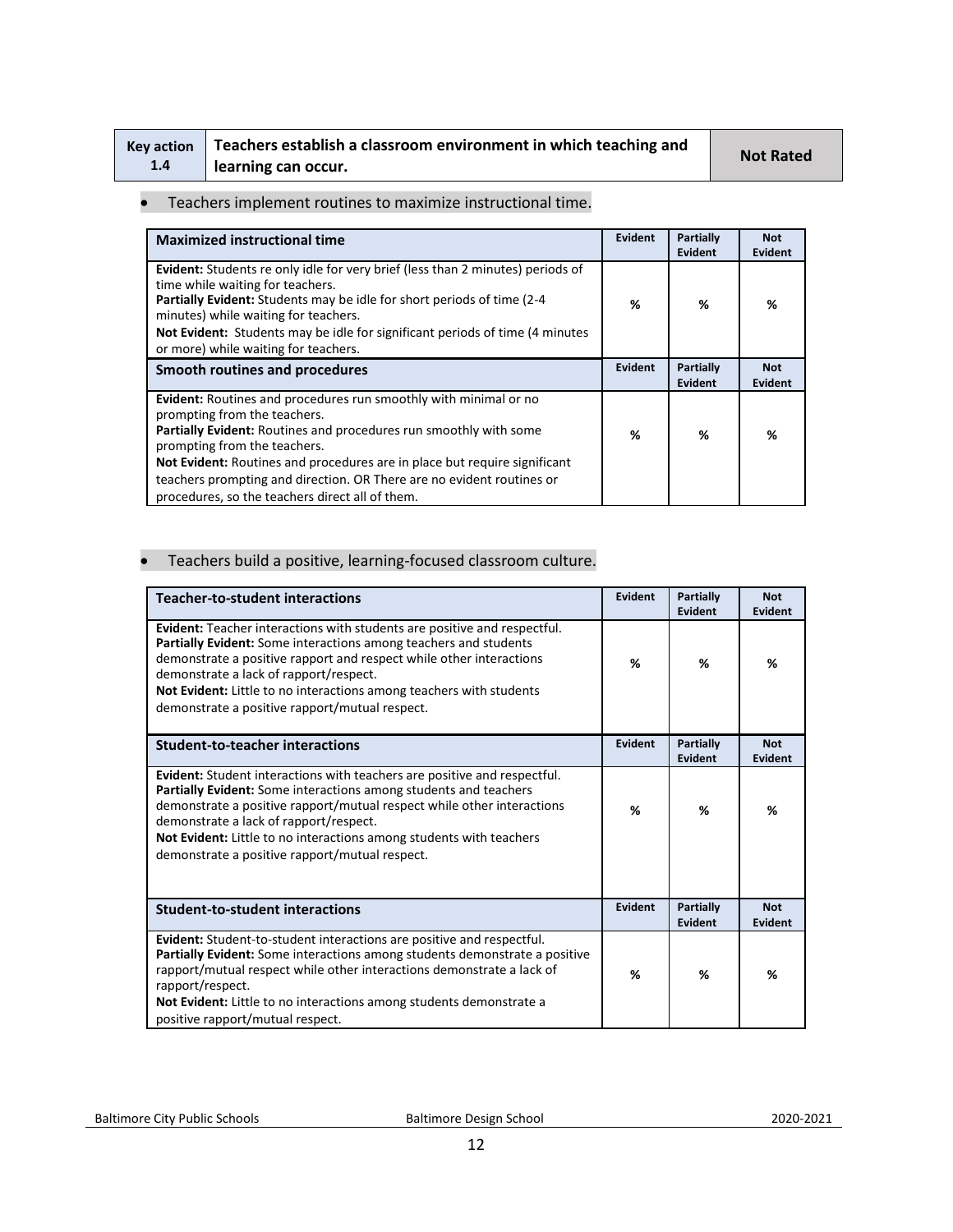• Teachers reinforce positive behavior and redirect off-task or challenging behavior, when needed.

| Reinforce positive behavior                                                                                                                                                                                                                                                                                                                                                                                                                                                                                                                                  | <b>Evident</b> | <b>Partially</b><br>Evident | <b>Not</b><br>Evident        |
|--------------------------------------------------------------------------------------------------------------------------------------------------------------------------------------------------------------------------------------------------------------------------------------------------------------------------------------------------------------------------------------------------------------------------------------------------------------------------------------------------------------------------------------------------------------|----------------|-----------------------------|------------------------------|
| <b>Evident:</b> Teachers promote and reinforce positive behavior.<br>Partially Evident: Teachers occasionally acknowledge positive behavior but                                                                                                                                                                                                                                                                                                                                                                                                              |                |                             |                              |
| focus more on negative behavior.<br>Not Evident: Teachers primarily focus on negative behavior.                                                                                                                                                                                                                                                                                                                                                                                                                                                              | %              | %                           | %                            |
| <b>On-task behavior</b>                                                                                                                                                                                                                                                                                                                                                                                                                                                                                                                                      | Evident        | <b>Partially</b><br>Evident | <b>Not</b><br><b>Evident</b> |
| <b>Evident:</b> Students are on-task and active participants in classwork and<br>discussions.<br><b>Partially Evident:</b> Some students exhibit frequent off-task behavior in the<br>classroom. AND/OR Most students exhibit occasional off-task behavior in<br>the classroom.<br><b>Not Evident:</b> Students exhibit consistent off-task behavior in the classroom.                                                                                                                                                                                       | %              | %                           | %                            |
| Time impact of redirection/discipline of off-task behavior                                                                                                                                                                                                                                                                                                                                                                                                                                                                                                   | Evident        | <b>Partially</b><br>Evident | <b>Not</b><br><b>Evident</b> |
| <b>Evident:</b> Teachers address behavioral issues (if any) with minimal interruption<br>to instructional time (less than 2 minutes).<br>Partially Evident: Teachers address behavioral issues with some interruption<br>to instructional time (2-4 minutes).<br>Not Evident: Teachers address behavioral issues in a manner that does not<br>fully solve the issue causing significant interruption to instructional time (4)<br>minutes or more). OR Teachers does not address behavioral issues, allowing<br>student misbehavior to continue or escalate. | %              | ℅                           | %                            |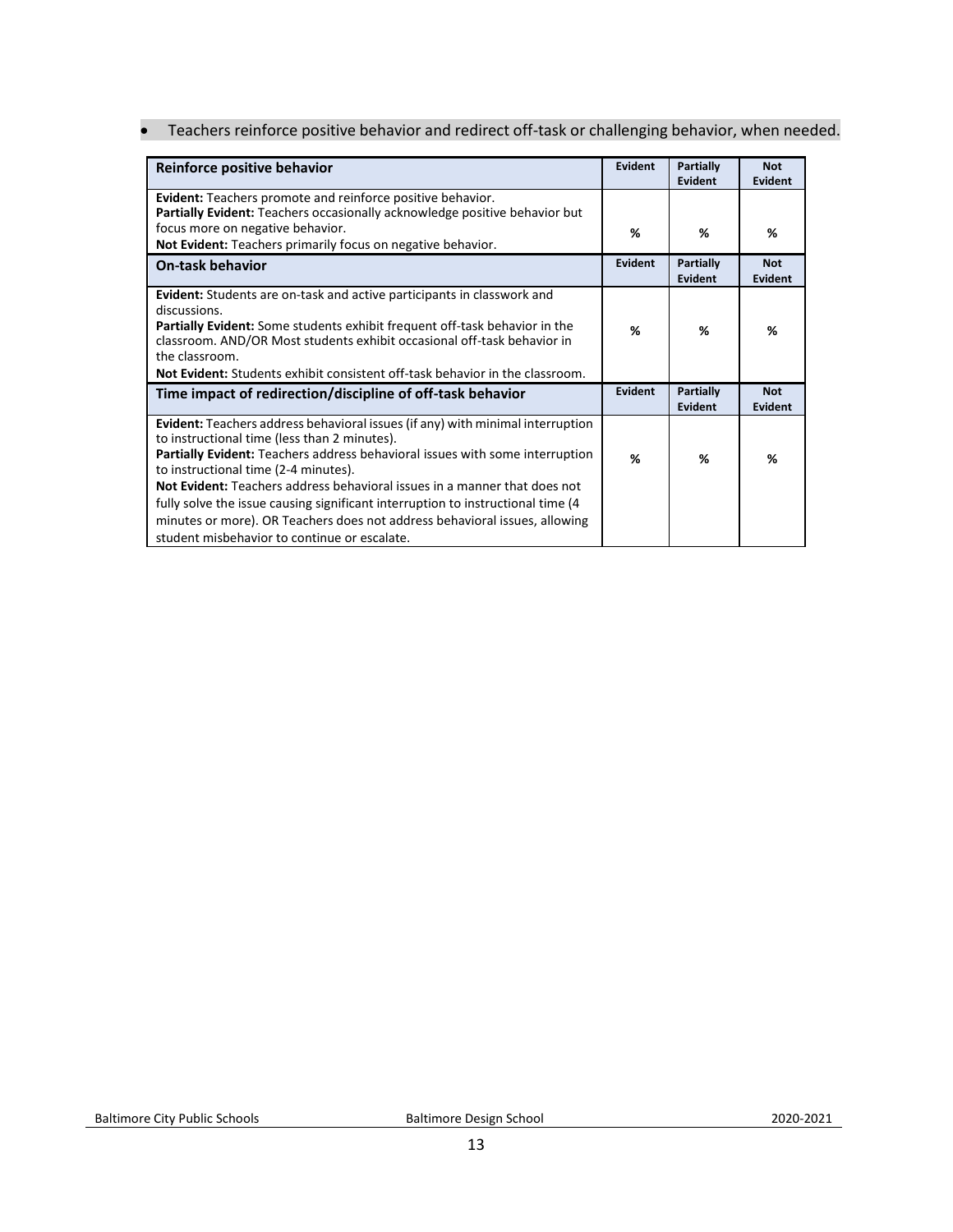#### <span id="page-13-0"></span>**Domain 2: Talented People**

|     | Key action   The school implements systems to select effective teachers and | <b>Not Rated</b> |
|-----|-----------------------------------------------------------------------------|------------------|
| 2.1 | staff whose skills and beliefs meet the needs of the school.                |                  |

- School leadership has implemented organizational structures for selection and/or placement across staffing positions that addresses student well-being and academic performance.
- School leadership recruits' candidates using multiple stakeholders and measures to assess each candidate's qualifications in alignment with school needs.

| <b>Kev action</b> | The school develops teacher and staff capacity through | <b>Highly Effective</b> |
|-------------------|--------------------------------------------------------|-------------------------|
| 2.2               | individualized support and professional development.   |                         |

- School leadership ensures the implementation of a mentoring program, when applicable, to support the development of all new teachers and staff and monitors the program's effectiveness. School leadership and teachers reported that the school offers a mentoring program for first through third year teachers. A review of emails with meeting agendas and videos confirmed the mentoring program. Continuing, school leadership and teachers reported that two mentors support teachers with lesson planning, data, and classroom management per their identified areas of need, which a review of coaching plans confirmed. A review of the school's roster confirmed that two mentors are assigned to six early career teachers. Further, school leadership and teachers reported that the mentors are observed during coaching and professional development sessions and teachers share feedback on professional development sessions through surveys. A review of an observation report confirmed an observation of a mentor during a new teacher professional development session.
- School leadership uses multiple methods to provide timely support and interventions to struggling teachers and staff as indicated by data and/or informal or formal observations. School leadership and teachers reported that teachers in need of support are identified through informal and formal observations, academic data, and self-identification. School leadership and teachers reported that supports provided to teachers include co-planning with colleagues, peer observations, and personalized professional development sessions. School leadership reported that a teacher is currently on an action plan aligned with an identified area of improvement, but no teachers are on formal Performance Improvement Plans. A review of an action plan confirmed that an increase of informal observations, one-on-one coaching sessions, and planning support are being provided to the teacher. Teachers reported that they feel supported and have seen improvement in their practice because of strategies and supports provided by school leadership.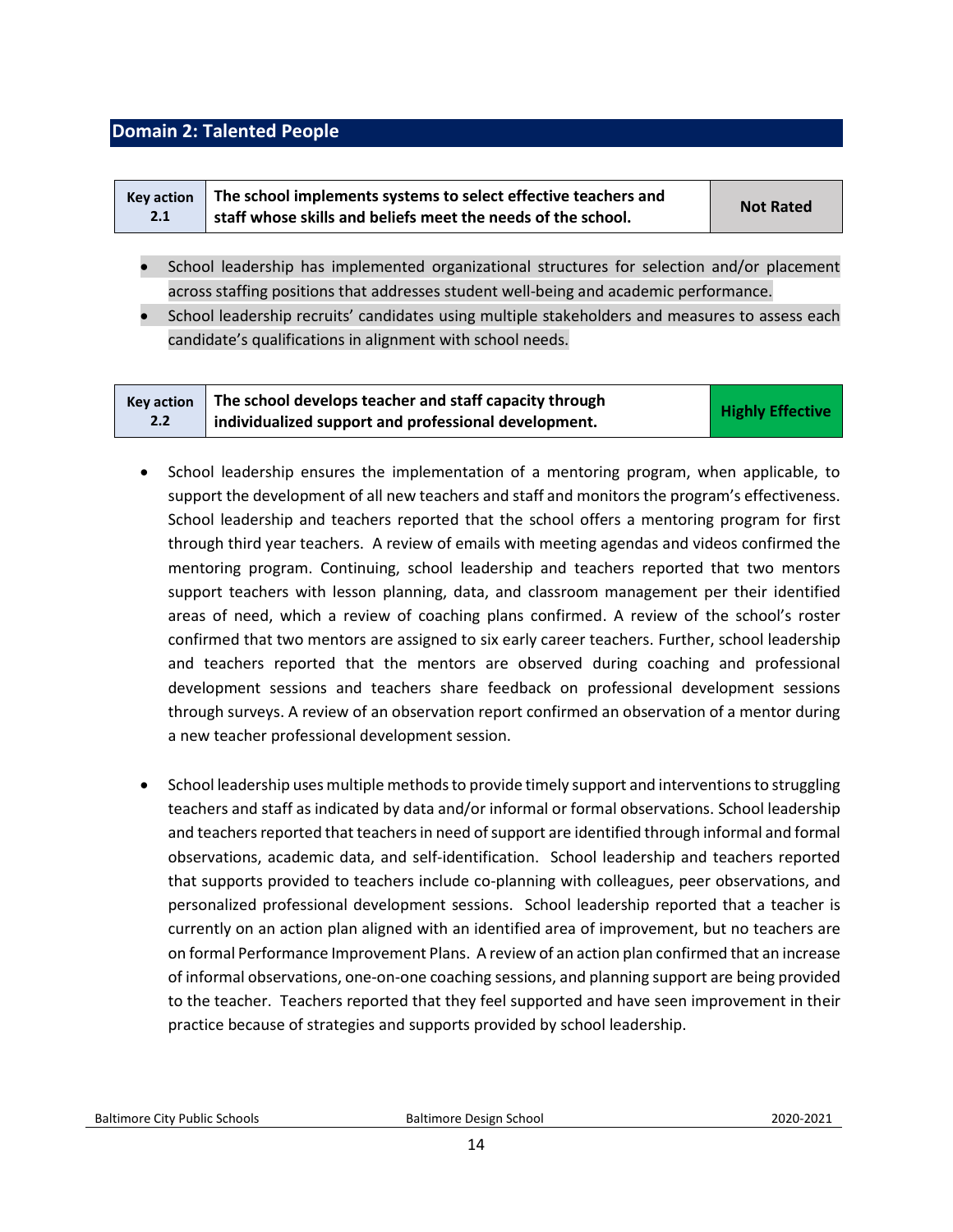• School leadership engages all staff in differentiated professional development based on identified needs. School leadership and teachers reported that professional development focus areas for this year include equity, proficiency scales, technology, and a variety of social and emotional learning topics. Specifically, school leadership and teachers reported, and a review of documents confirmed that a consultant from Education Reform Enterprises provides ongoing whole group, team, and individual professional development on "equity driven assessment, curriculum, and instruction". In addition, review of social and emotional learning documentation confirmed a focus on this area as well. School leadership and teachers reported that professional development is differentiated according to teacher needs based upon teacher feedback from surveys, which a review of feedback from surveys confirmed. Additionally, a review of some Individual Development Plans confirmed alignment between the school's focus on equity and individual teacher need.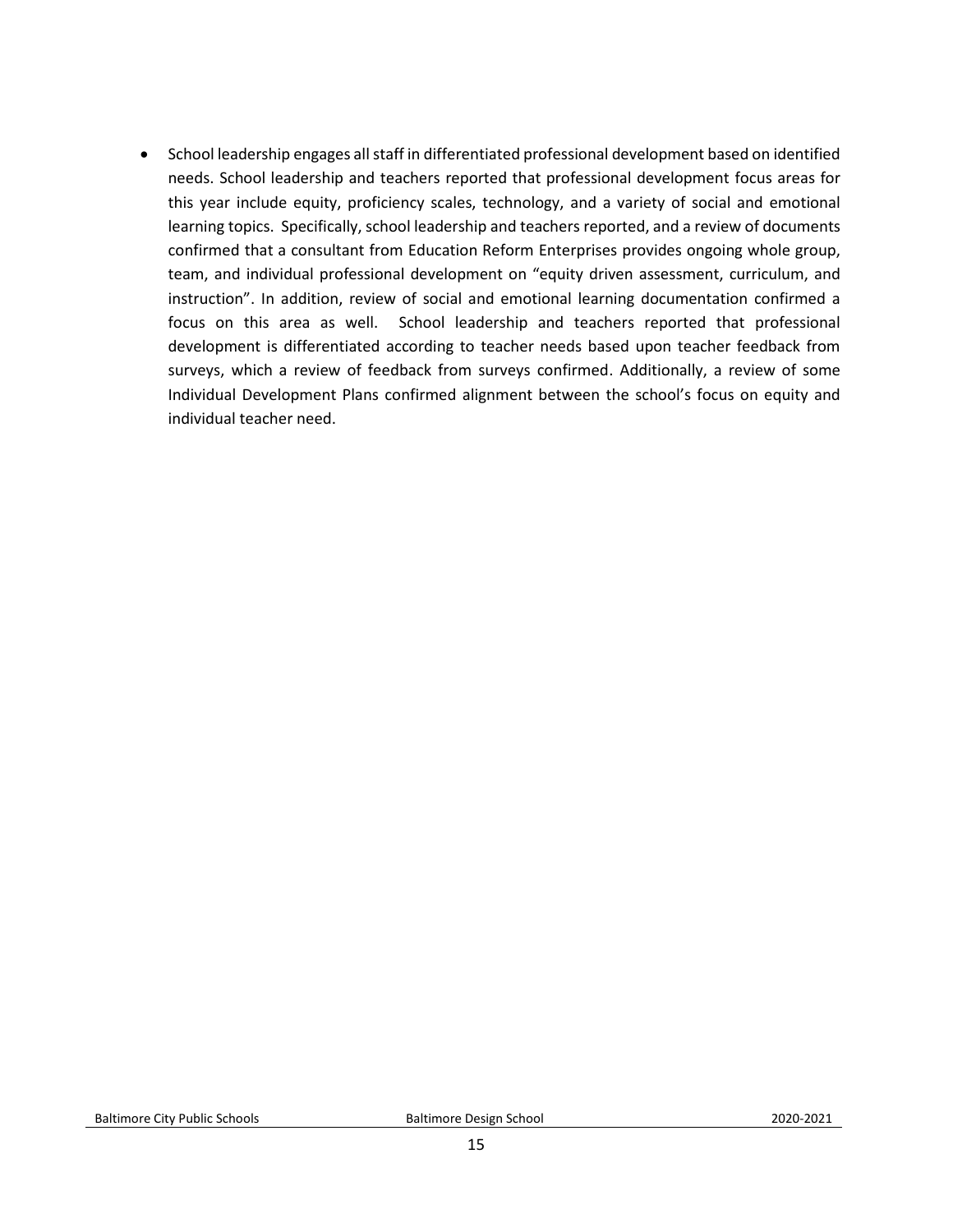#### <span id="page-15-0"></span>**Domain 3: Vision and Engagement**

**Key action 3.1 The school has a clear vision and mission that promotes studentcentered, culturally relevant learning that prepares students for future success.** 

**Effective**

- The school community shares a clear understanding of the school's mission and vision, including a clear understanding of initiatives and values, that support high student achievement. The school's website revealed the following mission: Mission- "Baltimore Design School fosters creativity and develops the academic and critical thinking skills of 6th through 12th grade students. It also prepares students for admission to college and careers in the design fields of architecture, fashion, and graphic design. Baltimore Design School is a Baltimore City public transformation school that offers a comprehensive college preparatory program that integrates design throughout the academic curriculum and provides Career and Technology Education (CTE) pathways." School leadership, teachers, students, and board members confirmed the key components of fostering creativity through design, cultivating critical thinking, and preparing students for careers in design through the Career Technology Education pathways. School leadership and teachers also reported a focus on the whole child. Parents were able to articulate the emphasis on design pathways such as architecture, fashion design, and graphic design. School leadership, teachers, and students also reported that the school encourages students to exemplify the DARE values-being Diligent, Accountable, Respectful, and Enthusiastic, which the school's website confirmed. Stakeholders (school leadership, teachers, students, and parents) reported that the mission is communicated through the school's website, presentations, and in conversations between students and staff. In terms of initiatives and programming to support the mission, all stakeholders reported that classroom lessons, internships, and extracurricular opportunities support the school's attainment and students' understanding of the mission.
- School leadership ensures that the school's programs are culturally relevant and incorporate skills for 21st century success. School leadership and teachers reported that the school hosted a "Black Love and Literacy" event during Black History month, which will be held again in June in response to the positive response from the school community. Continuing, school leadership and teachers reported that students have attended virtual field trips to museums and studied different cultures as it relates to design, which a review of emails confirmed. School leadership and teachers reported that the school has a Gender Student Alliance Club that is inclusive of all students and the school's focus on equity is aiding in the school becoming a more academically inclusive environment and for all students. As previously mentioned, professional development documents confirmed the focus on equity. Regarding skills for  $21^{st}$  century success, stakeholders reported that students have opportunities to collaborate on design projects and participate in hands-on opportunities including internships, presentations, and networking with professionals in various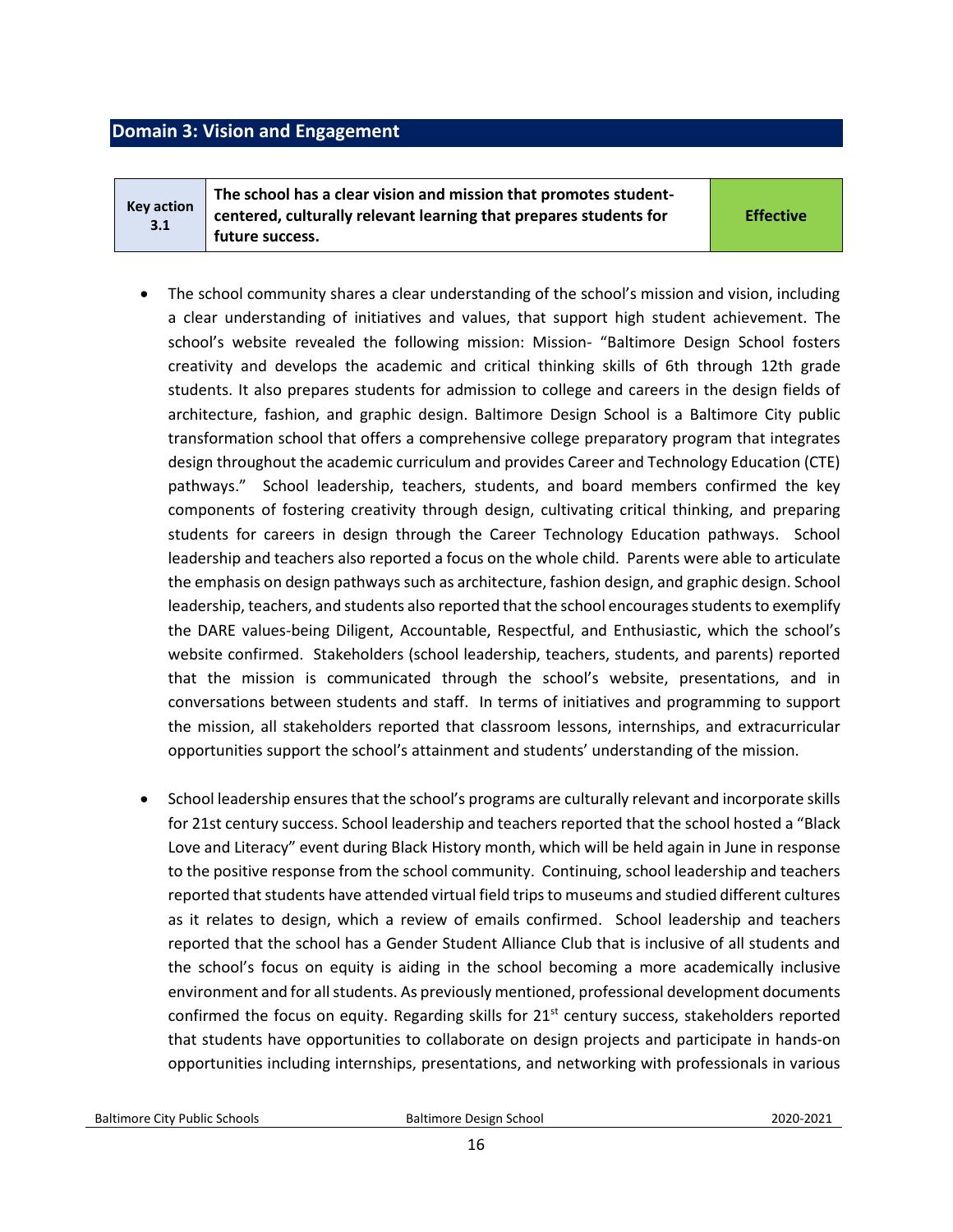fields, which a review of emails confirmed. Stakeholders also reported that all students have iPads and wireless internet through the Verizon Innovation Lab. Finally, all stakeholders (school leadership, teachers, students, parents, board members) reported that students in the dual enrollment program receive college credits.

| <b>Key action</b> | The school cultivates and sustains open communication and      | <b>Effective</b> |
|-------------------|----------------------------------------------------------------|------------------|
| $3.2^{\circ}$     | decision-making opportunities with families and the community. |                  |

- The school implements systems to build strong relationships with families and garners feedback in order to make schoolwide decisions. Stakeholders reported that a major mode of communication is the Parent Square app, which is also a tool for two-way communication. School leadership and teachers reported that communication to families is translated through the app when needed. In addition to Parent Square, teachers communicate with parents through emails, text messages, and phone calls. A review of various emails confirmed this method of communication with families. School leadership and teachers reported that the school does outreach to families through home visits when necessary. Moreover, school leadership, teachers, students, and parents reported that the school hosts monthly School Family Council meetings, which a review of School Family Council agendas confirmed. School leadership and teachers reported that families have provided feedback on the budget and in-person learning.
- The school builds strong relationships with community stakeholders and leverages resources to meet the needs of students and the school. School leadership reported that the school has approximately 50 partnerships that support the school's needs in alignment with the community schools' needs assessment. A community partners list confirmed the partnerships. Specifically, school leadership reported partnerships with Johns Hopkins University (Medicine for Good Program, COVID Straight Talk) Baltimore Ravens/T Rowe Price (Leadership Program), Canon Design, Emory Redesign, and GE Architects (internships), and MICA (scholarships, and studio programs), Openworks (maker spaces), I-Mentor (mentorship for students), and Hope Health (mental health support). Teachers, students, and parents confirmed the partnerships with Openworks, various design firms, MICA, and I-mentor. Finally, school leadership and board members reported that community partners participate on the school family council and serve as board members which a review of documents and site visit team observations confirmed.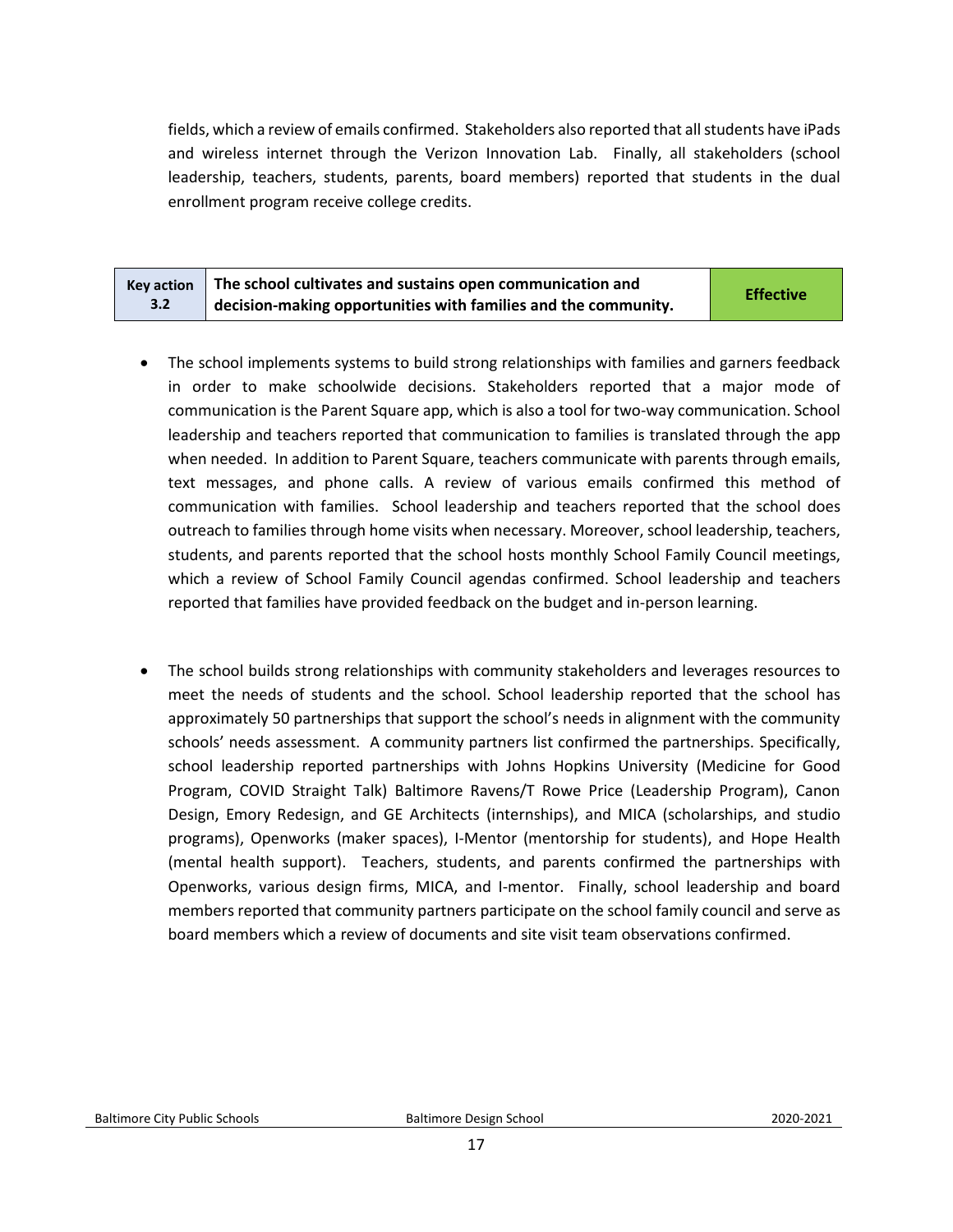| <b>Key action</b><br>3.3 | The climate and culture of the school creates a welcoming learning<br>environment that meets the academic, social, and emotional needs | <b>Not Rated</b> |
|--------------------------|----------------------------------------------------------------------------------------------------------------------------------------|------------------|
|                          |                                                                                                                                        |                  |
|                          | of each student.                                                                                                                       |                  |

- The school implements and monitors school protocols that create an environment where students, staff, and families feel welcome and safe.
- The school develops proactive systems that support individual students' social, emotional, and socioeconomic needs.
- School leadership establishes consistent structures to recognize and celebrate student achievement.
- School leadership establishes consistent structures that demonstrate value and recognition of staff.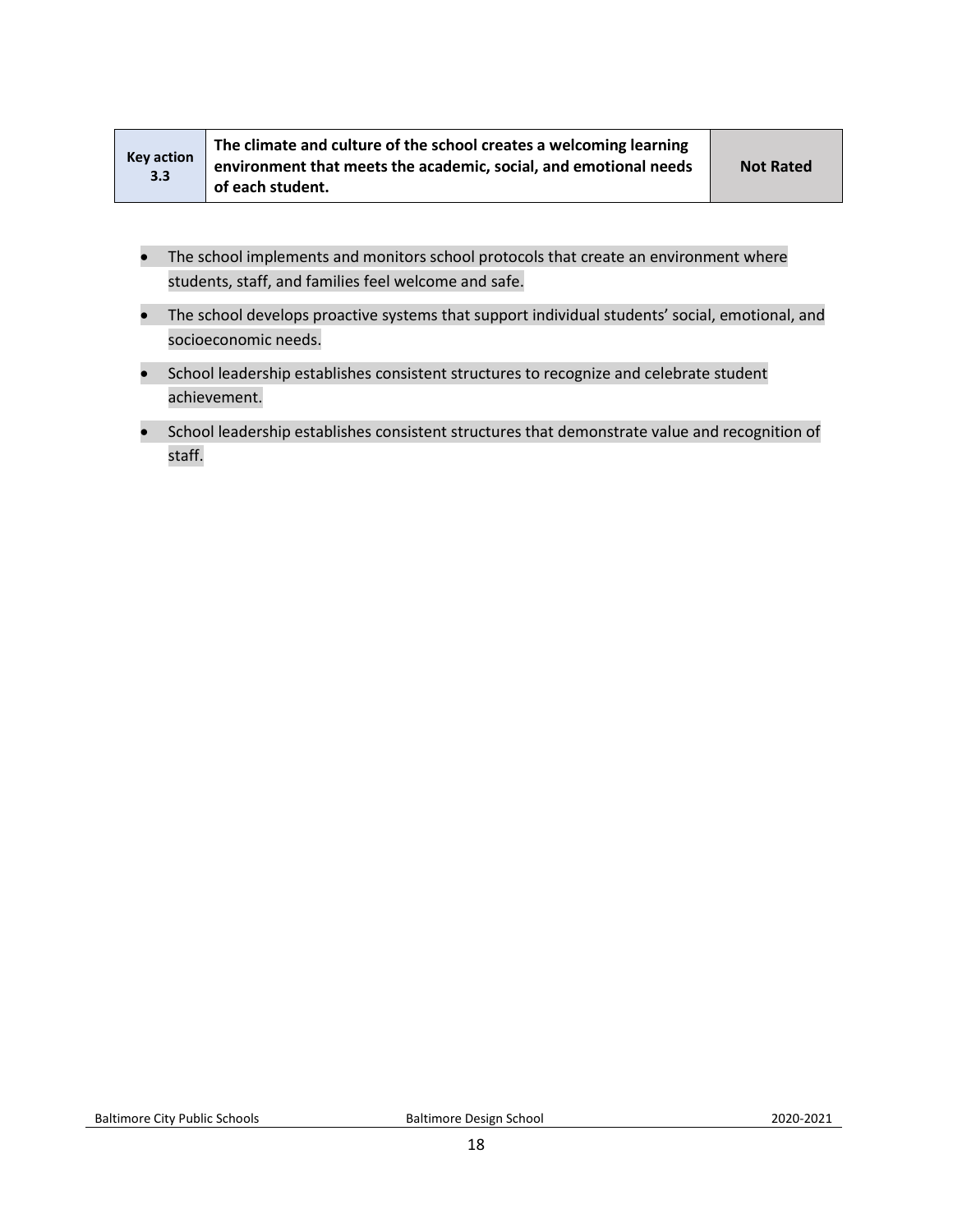#### <span id="page-18-0"></span>**Domain 4: Strategic and Professional Management**

| Key action $\parallel$ The school establishes clear goals for student achievement and |                   |
|---------------------------------------------------------------------------------------|-------------------|
| tracks progress toward goals.                                                         | <b>Developing</b> |

- School leadership establishes and communicates measurable goals for the improvement of student learning and strategies aligned to the goals; however, not all teachers are aware of the goals. School leadership reported that the goals and strategies were created by the Champion Team and teachers. Though teachers did not confirm helping to create the goals, they reported that the goals and strategies were communicated to them in a beginning of the year staff meeting. School leadership and some teachers reported the goals and strategies as outlined in the School Performance Plan. Other teachers were only aware of some of the goals or strategies. A review of the School Performance Plan noted the following goals and strategies: SPP-SMART Goal #1" At BOY, 57% of 6th-11th grade students are 2 or more grade levels behind in reading. We will decrease this percent by EOY." Strategies aligned to this goal include developing tailored instruction to meet students at their current levels of performance, intervention blocks, and weekly informal observations and feedback to teachers. SMART Goal # 2 "At BOY, 66% of 6th-11th grade students are 2 or more grades level behind in math. We will decrease this percent by EOY." Strategies aligned to this goal also include developing tailored instruction to meet students at their current levels of performance, intervention blocks, and weekly informal observations and feedback to teachers. School leadership added that the above-mentioned academic goals for grade six through eight would be measured by i-Ready. SMART Goal # 3 "By June 2021, the overall percent of Tier II & Tier III chronically absent scholars will not exceed 20% by EOY." Strategies aligned with this goal include partnerships with community organizations to provide supports for students, implementation of a schoolwide PBIS tracking system that incentivizes students for attendance, and implementation of social and emotional practices in classrooms to build strong relationships between students and teachers. SMART Goal # 4 "By June 2021, the percent of seniors earning college level credit (via dual enrollment or Advanced Placement courses) will be at least 55%." Strategies aligned with the goal include increasing course offerings through university partners, increasing Advanced Placement courses, and holding monthly senior meetings to review data.
- School leadership and some staff participate in regular analysis of school-wide data and instructional practices to monitor progress towards goals, revisiting and adjusting action plans as needed. School leadership reported that the focus of the Champion Team is to review and monitor schoolwide data, which teachers confirmed. Teachers reported that they receive updates as it relates to schoolwide data points such as attendance and i-Ready. Additionally, teachers reported that they are analyzing their own data or receiving updates regarding data and implementation of strategies. However, teachers reported that the goals have not been adjusted,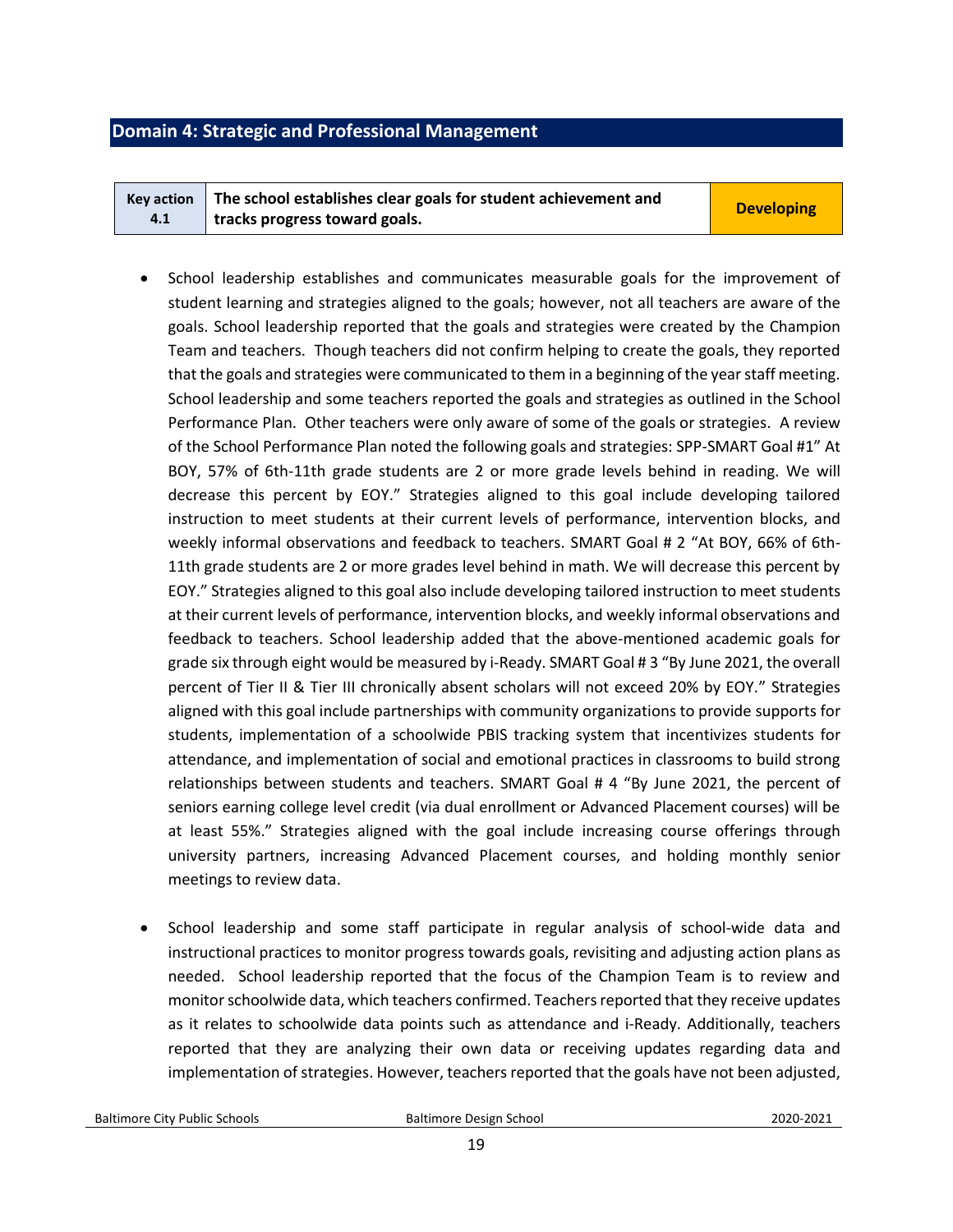but strategies have been adjusted based on attendance data, after this data was been reviewed with staff.

| <b>Key action</b><br>4.2 | School leadership allocates and deploys the resources of time,<br>human capital, and funding to address the priority growth goals for | <b>Effective</b> |
|--------------------------|---------------------------------------------------------------------------------------------------------------------------------------|------------------|
|                          | student achievement.                                                                                                                  |                  |

- Budget distributions and resource allocations are aligned to school goals and priorities that support equitable learning environments. School leadership, teachers, and the board reported that funding has been allocated to the Verizon Innovation Lab and to purchase technology such as cameras and microphones, staff positions, the i-mentor program that provides a mentor for each individual student in eleventh and twelfth grades, student incentives, and school programming. Parents and students confirmed the purchase of technology (iPads, laptops, and hotspots) and instructional supplies. School leadership reported that the school has allocated funding to a tutoring and 24-, hour homework help hotline, which will start next year. Receipts and purchase orders confirmed the purchase of technology, mentoring, and tutoring programs. In addition, school leadership, teachers, and the board reported that funding has been allocated to equity professional development, which a review of documents confirmed. School leadership, teachers, parents, and students reported that families and staff were informed of budget priorities and had an opportunity to provide feedback. A review of a Community Budget Forum Agenda and video confirmed the opportunity for stakeholders to participate in budget discussions.
- School leadership leverages staff in key roles in support of school-wide goals. As previously mentioned, school leadership and teachers also reported that the school's lead teachers serve as mentors for early career teachers, which a review of emails and agendas confirmed. Additionally, school leadership and teachers reported that teachers serve as content leads and these leads serve on the Instructional Leadership Team (ILT). School leadership reported that the Champion Team (which consists of a teacher and other school staff) analyzes and tracks data, generates interventions, and creates student plans. Teachers confirmed the work of the Champion Team and indicated that a teacher serves on this team. School leadership and teachers reported that the work of these individuals and teams is monitored through school leadership's presence on the teams and meetings. A review of ILT meeting agendas and organizational charts confirmed the structure of these meetings as well as teacher participation. School leadership and teacher reported that teachers serve in roles based upon their expertise and interest. A review of a skill/will matrix completed by school leadership confirmed that teacher expertise is considered when giving teachers additional responsibilities.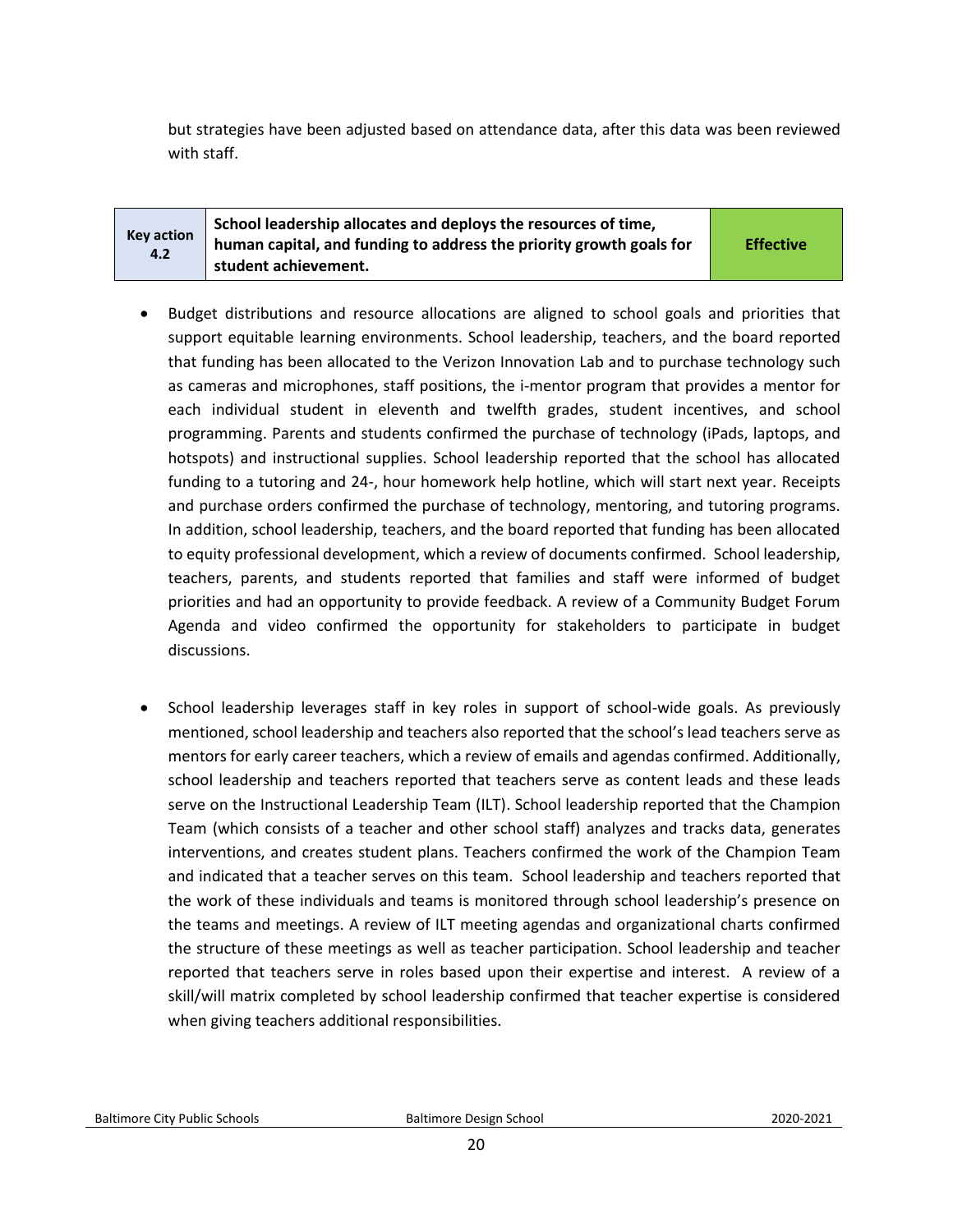• School leadership leverages common staff time to focus on professional learning and collaboration in support of student achievement. School leadership and teachers reported that staff collaborate on Wednesdays during whole group professional development and content or grade level meetings (which occur on a rotating basis). School leadership and teachers reported that in weekly collaborative planning, teachers share proficiency scales, discuss student work, and plan and share tasks related to students' zones of proximal development. Teachers reported that some teachers participate in a professional learning community to deepen their understanding of Webb's Depth of Knowledge and how it aligns with proficiency scales and increasing students' access to rigorous work. A review of collaborative planning agendas from all content areas confirmed the discussions around proficiency scales, student work, and planning.

#### **Key action 4.3 School's board of trustees (or operator) provides competent stewardship and oversight of the school. Effective**

- The governing board maintains essential knowledge of the school and provides oversight of the academic program. The principal meets formally with the executive committee each month and with the full board each quarter according to school leadership and board members, which a review of executive committee and general board meeting minutes confirmed. School leadership and board members reported that numerous data points are discussed such as attendance, enrollment, student and staff retention, assessment data and feedback from district staff. Additionally, school leadership and the board reported that members of the school leadership team speak frequently with members of the board regarding specific school projects. School leadership and the board reported that the board worked with the principal to develop schoolwide goals and stated that a focus on equity through professional development and individual student plans are in place to help the school achieve the goals. A review of board meeting minutes noted discussions regarding budget, enrollment, the school performance plan, and updates pertaining to equity professional development and the Verizon Innovation Lab.
- The governing board provides financial oversight by monitoring the school's financial records and ensuring that the school remains fiscally viable. Governing board members and school leadership reported that the school has two budget streams, one under the purview of the school district and the nonprofit budget which managed by the board. However, school leadership reported that the board monitors the school's budget through viewing composite reports and participating in district budget meetings, and advises school leadership when necessary, which governing board members confirmed. Additionally, financial overviews are provided at every board meeting, which a review of minutes and agendas confirmed. Board members reported that the non-profit budget fills in gaps in the district's budget, which school leadership confirmed. Board members reported that funds are raised through an annual giving event, grants, and other donations, which school leadership and a review of the fundraising plan, development committee agendas, and a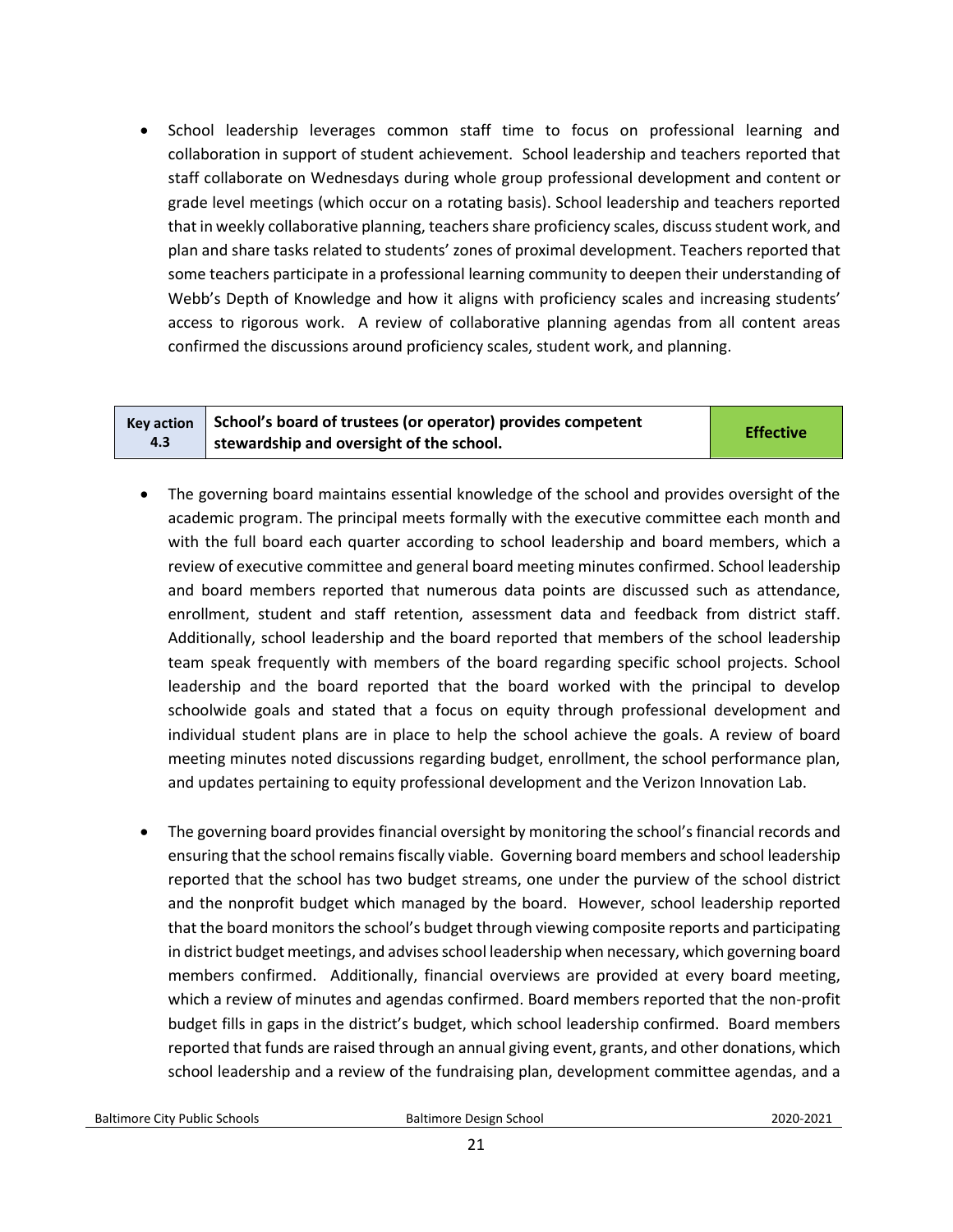pledge tracker confirmed. Board members and school leadership reported that the non-profit budget supports ongoing equity professional development, the student leadership program, the mentor program, three staff support positions, technology, field trips and other student experiences, and some operating expenses. A review of the audit revealed that the school "presented fairly, in all material respects, the financial position of the School as of June 30, 2020 and 2019, and the changes in its net assets and its cash flows for the years then ended in accordance with accounting principles generally accepted in the United States of America."

<span id="page-21-0"></span>• The governing board maintains effective governance practices to ensure organizational viability, including the systemic selection and oversight of the school leader. Board members and school leadership reported that the board has 29 board members and five committees: Executive, Development, Governance, Nomination, Principal's Search. The board also consists of parents and community partners, according to board members and school leadership. Board members reported that members serve three-year terms with no term limits. However, board members reported that board member performance is review by the nominating committee at the end of the term to determine if a board member wishes to continue service on the board. Board members reported that the board attends retreats and engages in strategic planning. In terms or recruitment, board members and school leadership reported that the board has recruited two parents to serve on the board. A review of by-laws showed an amendment of the bylaws to include parents on the board. Regarding selection of a school leader, board members reported that a search for a permanent principal is underway and is being led by the chair of the search committee, which school leadership and a review of documents confirmed. Board members reported that the interim principal is formally evaluated by district staff and informally evaluated by the executive committee using indicators related to budget, retention of faculty, school climate, student enrollment, graduation rates.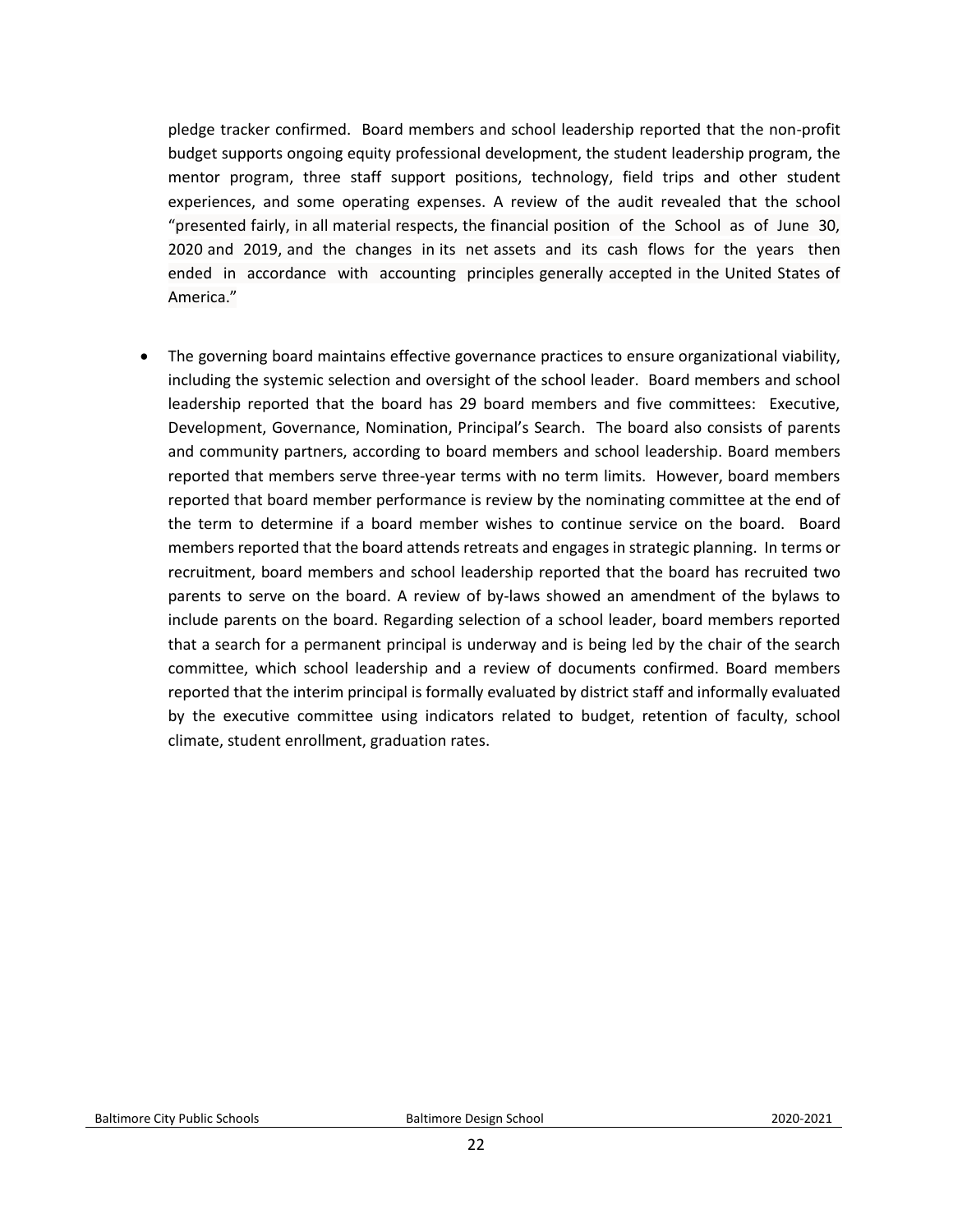#### APPENDIX A: SCHOOL REPORT COMMENTS

#### **Domain 1: Highly Effective Instruction**

Baltimore Design School continues to develop leaders in alignment with the Blueprint. Teachers have become content leads who receive professional development to support their colleagues with best practices. Additionally, the Leadership Team conducts weekly informal observations to support growth and development of all teachers. Furthermore, our Champion Team emphasizes the use of data analysis and data-driven instructional decisions and includes administration, guidance counselors, related-service providers, special educators (including the ITA), and our community site specialist. This has allowed these team members to not only build their familiarity with school-wide data but support assigned grade-level teams in knowing student data and making decisions based on it. This is especially important as we have implemented proficiency scales to support student growth in meeting and exceeding standards.

Regarding teachers delivering highly effective instruction, ratings for this category were determined by observers watching video clips of teachers teaching in virtual sessions. This type of observation limits the ability of observers to see structures, resources, and materials that they would typically see and hear in the in-person classroom. As observers watched portions of videos, they may have missed evidence found in other portions of the video or that was located in private chats, Google Classroom, or other technology tools utilized by the teachers. In an in-person observation, observers can note what they see in the room as evidence, though this seems more challenging to complete when analyzing portions of videos in a virtual setting.

#### **Domain 2: Talented People**

Baltimore Design School has worked to build teacher and staff capacity and allow leadership opportunities for various individuals. Lead teachers, Verizon Innovative Learning (VILS) coaches, and members of the Leadership Team support colleagues when areas of growth are identified. Targeted support is provided to meet the needs of those individuals. Administration also works with the Lead teachers, VILS coaches, and Leadership Team members to enhance their practices and provides feedback to them based on their coaching.

#### **Domain 3: Vision and Engagement**

Through use of technology, BDS has seen growth in parent and community engagement during the pandemic. Through evening school family council meetings, families no longer had to come to the school to meet as they could connect electronically to hear about resources, provide input, or collaborate on strategies to support students.

Attendance has improved at these sessions now that family could engage without leaving their home. Students are now also able to engage with professionals, firms, and mentors no matter the distance. Students were able to virtually connect and conduct "site visits" without leaving their home as well as engage with mentors. Through Parent Square, BDS was able to share opportunities with all stakeholders and facilitate interactions. In the coming year, we want to continue to ensure all stakeholders know of our partnerships and opportunities so they can find experiences that meet their individual desires. This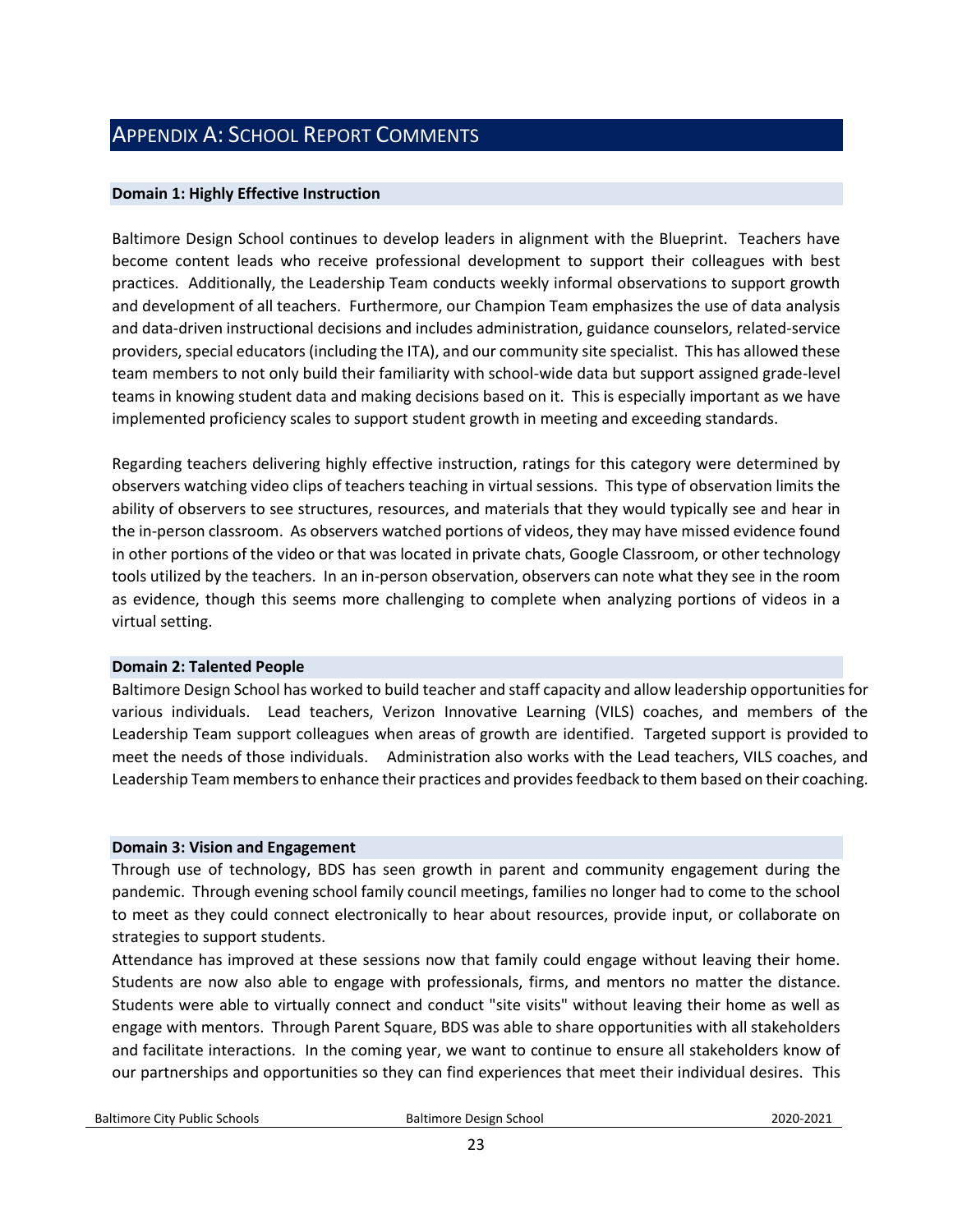chance to connect enhances our ability to meet the vision and mission of the school and ensure all stakeholders are on the same page.

#### **Domain 4: Strategic and Professional Management**

The BDS Board and administration consistently collaborate to make sure we are in alignment. Regular standing meetings allow us to update one another on specific plans and reflect on how human capital and funding decisions are impacting student performance and outcomes. With emphasis on equity, the BDS board-supported professional development continues with a focus on the development of proficiency scales. Such training will continue to support teacher's ability to know students and respond to their learning needs. The scales provide a road map for teachers, students, and families of target standards and what meeting and exceeding those standards looks like. They also include foundational skills that are necessary for success. Such a road map allows clear expectations and feedback to support students as they work to meet and exceed those standards and will allow teachers the ability to gather data and differentiate instruction to meet student needs. These scales will assist our school's ability to provide high quality instruction based on the unique learning needs of scholars and provides key data to implement successful data cycles to track progress toward student goals (that are aligned with the school's SPP and the student individual learning plans that they create).